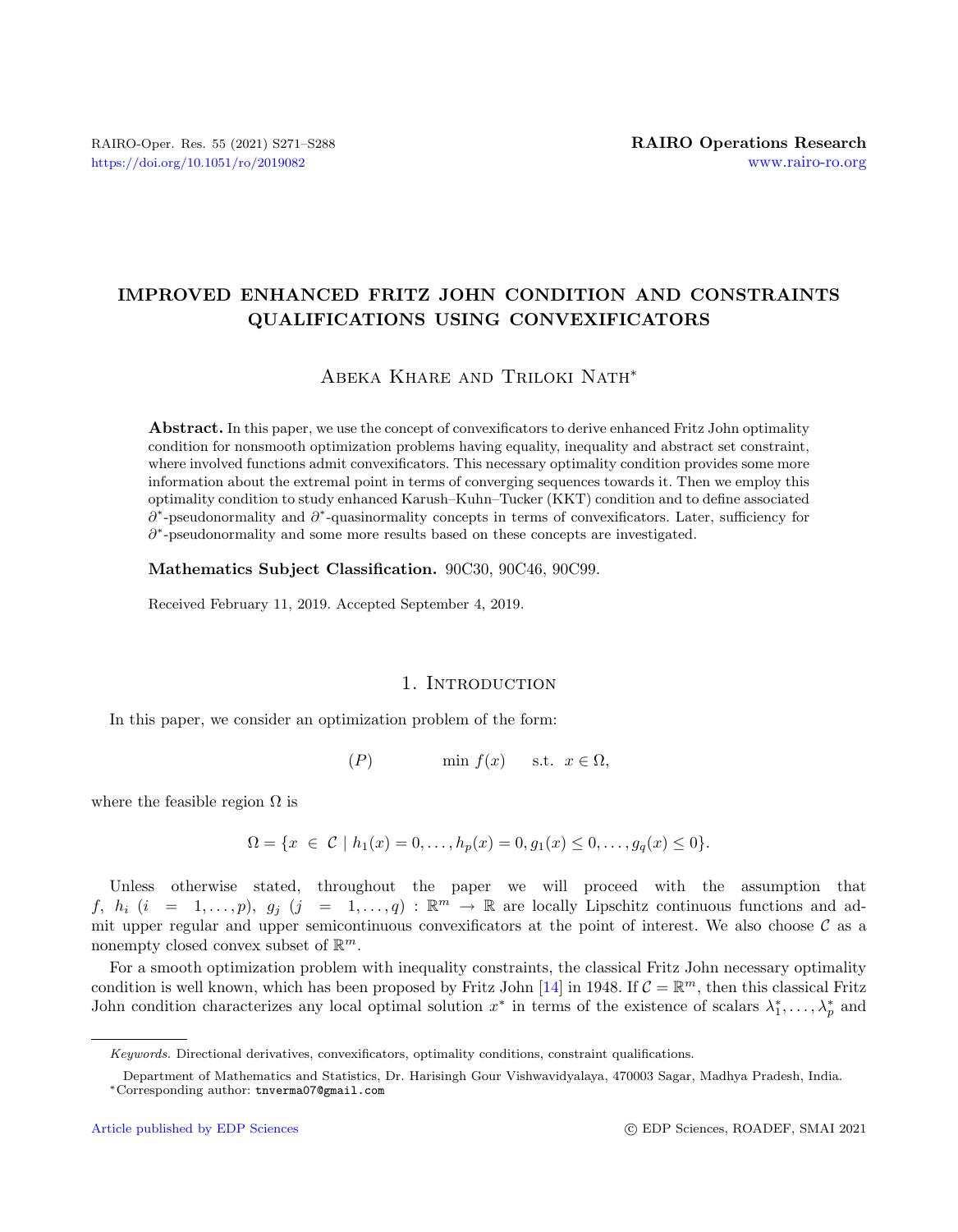$\mu_0^* \geq 0, \ldots, \mu_q^* \geq 0$  not all zero such that

$$
0 = \mu_0^* \nabla f(x^*) + \sum_{i=1}^p \lambda_i^* \nabla h_i(x^*) + \sum_{j=1}^q \mu_j^* \nabla g_j(x^*), \tag{1.1}
$$

<span id="page-1-1"></span><span id="page-1-0"></span>
$$
0 = \mu_j^* g_j(x^*); \quad \forall \ j = 1, \dots, q. \tag{1.2}
$$

Here,  $\nabla$  represents the gradient of the corresponding functions and the equation [\(1.2\)](#page-1-0) is called complementary slackness condition or CS condition. After Fritz John, many researchers have extended this condition for various problems such as Mangasarian and Fromovitz [\[17\]](#page-17-1) for the smooth case having both equality and inequality constraints. Bector et al. [\[1\]](#page-17-2) extended this for the nonsmooth problem without an abstract set constraint.

Enhanced Fritz John optimality condition was first given by Hestenes [\[11\]](#page-17-3) and improved by Bertsekas [\[2\]](#page-17-4) for the smooth case. Hestenes' enhanced Fritz John condition is a refinement of classical Fritz John condition, in which complementarity slackness (CS) conditions have been replaced by complementarity violation (CV) conditions as given in Proposition 2.1(iv) of  $[3]$ . The enhanced Fritz John condition states about a local optimal solution  $x^*$  for  $\mathcal{C} = \mathbb{R}^m$ , that there exist scalars  $\lambda_1^*, \ldots, \lambda_p^*$  and  $\mu_0^* \geq 0, \ldots, \mu_q^* \geq 0$  not all zero satisfying equation [\(1.1\)](#page-1-0) and additionally, a sequential property, which says that: If the index set  $I \cup J$  is nonempty, where  $I = \{i | \lambda_i^* \neq 0\}$  and  $J = \{j \neq 0 | \mu_j^* > 0\}$ , then there is a sequence  $\{x^k\} \subset \mathcal{C}$  converging to  $x^*$  such that for all k,

$$
f(x^k) < f(x^*), \quad \lambda_i^* h_i(x^k) > 0, \ \forall i \in I, \ \mu_j^* g_j(x^k) > 0, \ \forall j \in J. \tag{1.3}
$$

Evidently, the CV conditions [\(1.3\)](#page-1-1) proposed by Bertsekas are stronger than the classical CS conditions [\(1.2\)](#page-1-0) because if  $\mu_j^* > 0$ , then according to condition  $(1.3)$ , the corresponding jth inequality constraint must be violated arbitrarily close to  $x^*$ , which shows that  $g_j(x^*) = 0$ , and that is the reason to call them complementarity violation conditions or CV. Enhanced Fritz John condition further extended to the convex and nonconvex abstract set constraints in [\[2–](#page-17-4)[4\]](#page-17-6).

For nonsmooth problems with no abstract set constraints, enhanced Fritz John condition was first studied by Bector et al. [\[1\]](#page-17-2) by using Clarke subdifferentials instead of the classical gradients. Later on, Ye and Zhang [\[27\]](#page-17-7) sharpened this work with Lipschitz assumptions for nonsmooth problem having an abstract set constraint. The authors used limiting subdifferentials and limiting normal cone and provided some extra information about the proximal subdifferentiability  $([27], Thm. 1(iv))$  $([27], Thm. 1(iv))$  $([27], Thm. 1(iv))$ . The significance of this information lies in the fact that a continuously differentiable function need not be proximal subdifferentiable, e.g.  $f(x) = -|x|^{2/3}$  is continuously differentiable at  $x = 0$  but admits no proximal subdifferential at  $x = 0$  (sufficient condition for a function to be proximal subdifferentiable is  $C^{1+}$ , *i.e.* the gradient of the function is locally Lipschitz). Hence, the condition of Theorem  $1(iv)$  from [\[27\]](#page-17-7) is much stronger than that of Proposition 2.1 of [\[3\]](#page-17-5).

Here, we are dealing with the same optimization problem but the abstract set constraint is convex as well. We are generalizing the idea of Ye and Zhang [\[27\]](#page-17-7) with a different substitute named convexificator, pioneered by Demyanov [\[7\]](#page-17-8) and developed by Jeyakumar and Luc [\[13\]](#page-17-9). The notion of convexificators emerged in the development of various generalized subdifferentials and it provides both an upper convex and a lower concave approximation to the concerned functions, so we can use it as a tool to handle those problems which do not fulfill convexity requirements. Generally, convexificators are closed sets, but not necessarily bounded or convex. With the assumption of locally bounded convexificator at a point, a continuous function becomes locally Lipschitz at that point. For the calculus and more results on convexificators, which we have used in this paper, we refer to [\[9,](#page-17-10) [13\]](#page-17-9). A continuous function may admit several convexificators, so there is a need to know which will be the minimal, whether it will be unique or not. To answer these questions Jeyakumar and Luc [\[13\]](#page-17-9) proposed some specific conditions in terms of the set of extreme points. The authors also showed that for a locally Lipschitz function, the Clarke subdifferential [\[6\]](#page-17-11), Michel-Penot [\[19\]](#page-17-12), Ioffe [\[12\]](#page-17-13), Mordukhovich [\[22\]](#page-17-14) and Treiman [\[25\]](#page-17-15) are also convexificators and may contain the convex hull of some other convexificators. The authors [\[13\]](#page-17-9) also introduced an optimality condition for a nonsmooth problem in terms of convexificators, which we use as an initial tool to establish our results.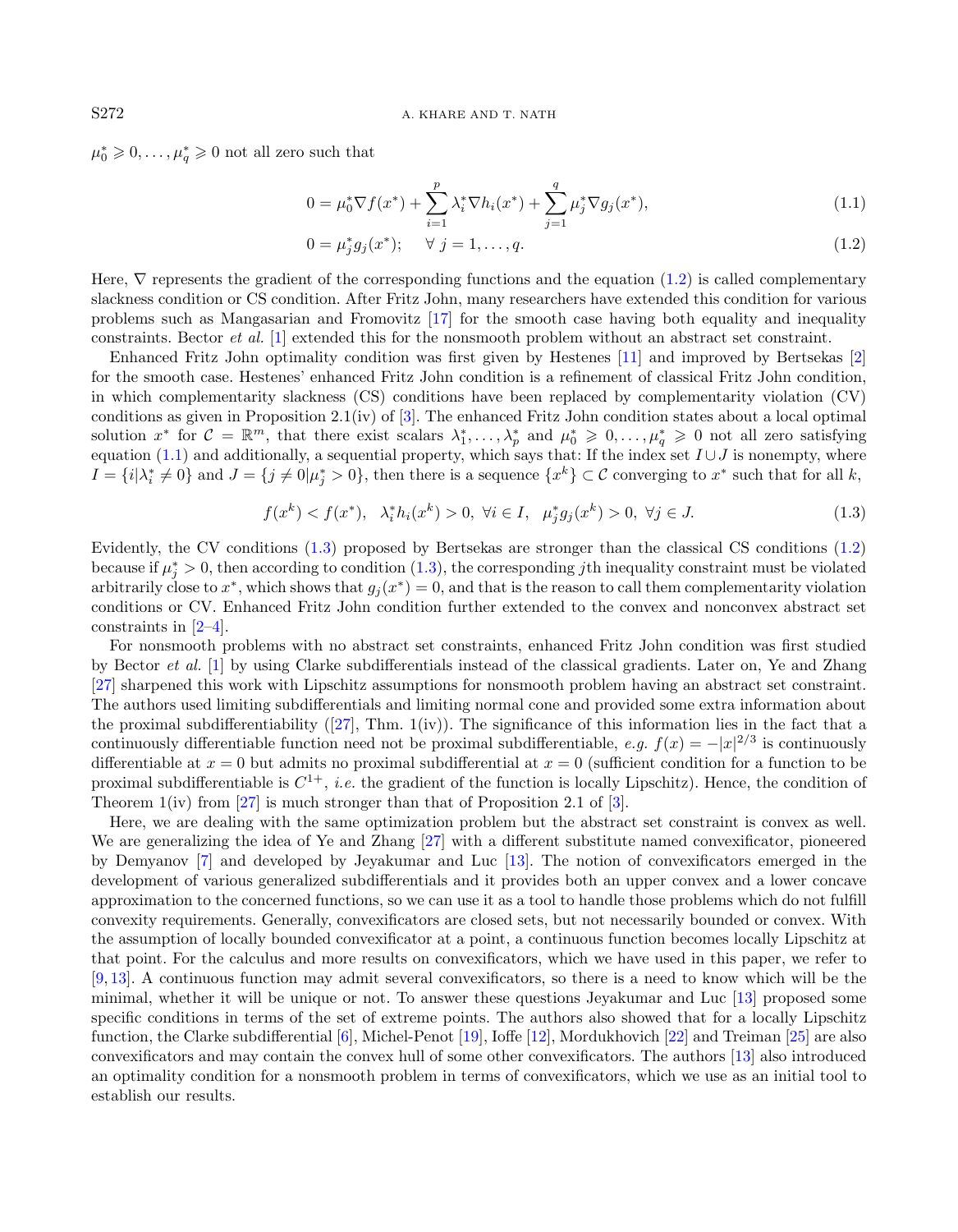In this paper, we obtain results in terms of the convex hull of convexificators of involved functions, which may be infinite whereas limiting subdifferential may be finite for the same function. Our result would be better for those cases also, in the sense that optimality condition depends on the convex hull of few points of limiting subdifferential, *i.e.* we do not need all the points of limiting subdifferential.

In addition to this, we provide a piece of new information about the differentiability at every point of a sequence converging towards the extremal point is given, where CV conditions hold. Further, we are generalizing the notion of pseudonormality and quasinormality given by Bertsekas and Ozdaglar [\[3\]](#page-17-5) and sharpened by Ye and Zhang [\[27\]](#page-17-7), as  $\partial^*$ -pseudonormality and  $\partial^*$ -quasinormality. We are using here convexificators instead of limiting subdifferentials, which may be smaller than the limiting subdifferentials (see e.g. Example [2.9\)](#page-4-0) in Sect. [2\)](#page-2-0), so our definitions are weaker than the classical notions and results are generalized. Later, by using these two definitions some characterizations for the feasible set is also improved.

We are organizing our paper as follows. Section [2](#page-2-0) is devoted to the basic concepts of nonsmooth analysis, convexificators and the results that will be used in our paper. In Section [3,](#page-6-0) we will derive our main result improved enhanced Fritz John condition using convexificators. The notion of  $\partial^*$ -pseudonormality and  $\partial^*$ -quasinormality, the relationship between these two and some other results related to them are presented in Section [4.](#page-11-0)

### 2. Preliminaries

<span id="page-2-0"></span>In this section, some background material related to nonsmooth analysis and convexificator has recalled, which will be used later. Here, the definitions and results may seem to be concise but they are enough to fulfill our need. For details we refer [\[8,](#page-17-16) [9,](#page-17-10) [13,](#page-17-9) [16,](#page-17-17) [26,](#page-17-18) [27\]](#page-17-7).

Some notations that will be used throughout the paper are as follows. Throughout the paper, we suppose  $\bar{\mathbb{R}} = \mathbb{R} \cup \{-\infty, +\infty\}$  is the extended real line.  $\mathbb{B}[x^*, \epsilon]$  is the closed ball centered at  $x^*$  with radius  $\epsilon$  and B is used to denote the closed unit ball. For any set  $S \subset \mathbb{R}^n$ ,  $\overline{S}$ ,  $intS$ ,  $cosS$ ,  $\overline{co}S$  are the closure, interior, convex hull, closed convex hull of S respectively. The symbol ||.|| denotes the Euclidean norm. For a function  $g: \mathbb{R}^n \to \mathbb{R}, g^+(x) = \max\{0, g(x)\},\$ here  $g^+$  is a vector if max function is defined componentwise. For a cone N, we denote  $\mathcal{N}^0$  as its polar cone.  $\limsup_{x\to x_0} f(x)$ ,  $\liminf_{x\to x_0} f(x)$ ,  $\sup_{x\in \mathbb{R}^n} f(x)$   $\inf_{x\in \mathbb{R}^n} f(x)$  are the Kuratowski–Painlevé upper(outer), lower(inner), supremum, infimum value of f over  $\mathbb{R}^n$  respectively.

Here are some basic definitions of subdifferentials.

**Definition 2.1.** Let  $f : \mathbb{R}^n \to \mathbb{R} \cup \{+\infty\}$  be a lower semicontinuous (l.s.c.) function and  $x_0 \in dom f := \{x \in$  $\mathbb{R}^n | f(x) < +\infty$ .

(i) The proximal subdifferential of f at  $x_0$  is the set

$$
\partial^{\pi} f(x_0) := \left\{ \xi \in \mathbb{R}^n | \exists \sigma > 0, \eta > 0 \text{ s.t. } f(x) \ge f(x_0) + \langle \xi, x - x_0 \rangle - \sigma ||x - x_0||^2, \ \forall x \in \mathbb{B}(x_0, \eta) \right\}.
$$

If  $\partial^{\pi} f(x_0)$  is nonempty at  $x_0$ , then f is said to be proximal subdifferentiable at  $x_0$ .

(ii) The Fréchet (regular) subdifferential of f at  $x_0$  is the set

$$
\partial^F f(x_0) := \left\{ \xi \in \mathbb{R}^n \mid \liminf_{h \to 0} \frac{f(x_0 + h) - f(x_0) - \langle \xi, h \rangle}{||h||} \ge 0 \right\}.
$$

(iii) The limiting (Mordukhovich or basic) subdifferential of  $f$  at  $x_0$  is the set

$$
\partial f(x_0) := \left\{ \xi \in \mathbb{R}^n \mid \exists x_k \to x_0 \text{ and } \xi_k \to \xi \text{ with } \xi_k \in \partial^F f(x_k) \right\},
$$
  
 := \left\{ \xi \in \mathbb{R}^n \mid \exists x\_k \to x\_0 \text{ and } \xi\_k \to \xi \text{ with } \xi\_k \in \partial^T f(x\_k) \right\}.

(iv) The singular limiting (Mordukhovich) subdifferential of  $f$  at  $x_0$  is the set

$$
\partial^{\infty} f(x_0) := \{ \xi \in \mathbb{R}^n \mid \exists x_k \to x_0 \text{ and } t_k \xi_k \to \xi \text{ with } \xi_k \in \partial^F f(x_k), t_k \downarrow 0 \},
$$
  
 := \{ \xi \in \mathbb{R}^n \mid \exists x\_k \to x\_0 \text{ and } t\_k \xi\_k \to \xi \text{ with } \xi\_k \in \partial^T f(x\_k), t\_k \downarrow 0 \}.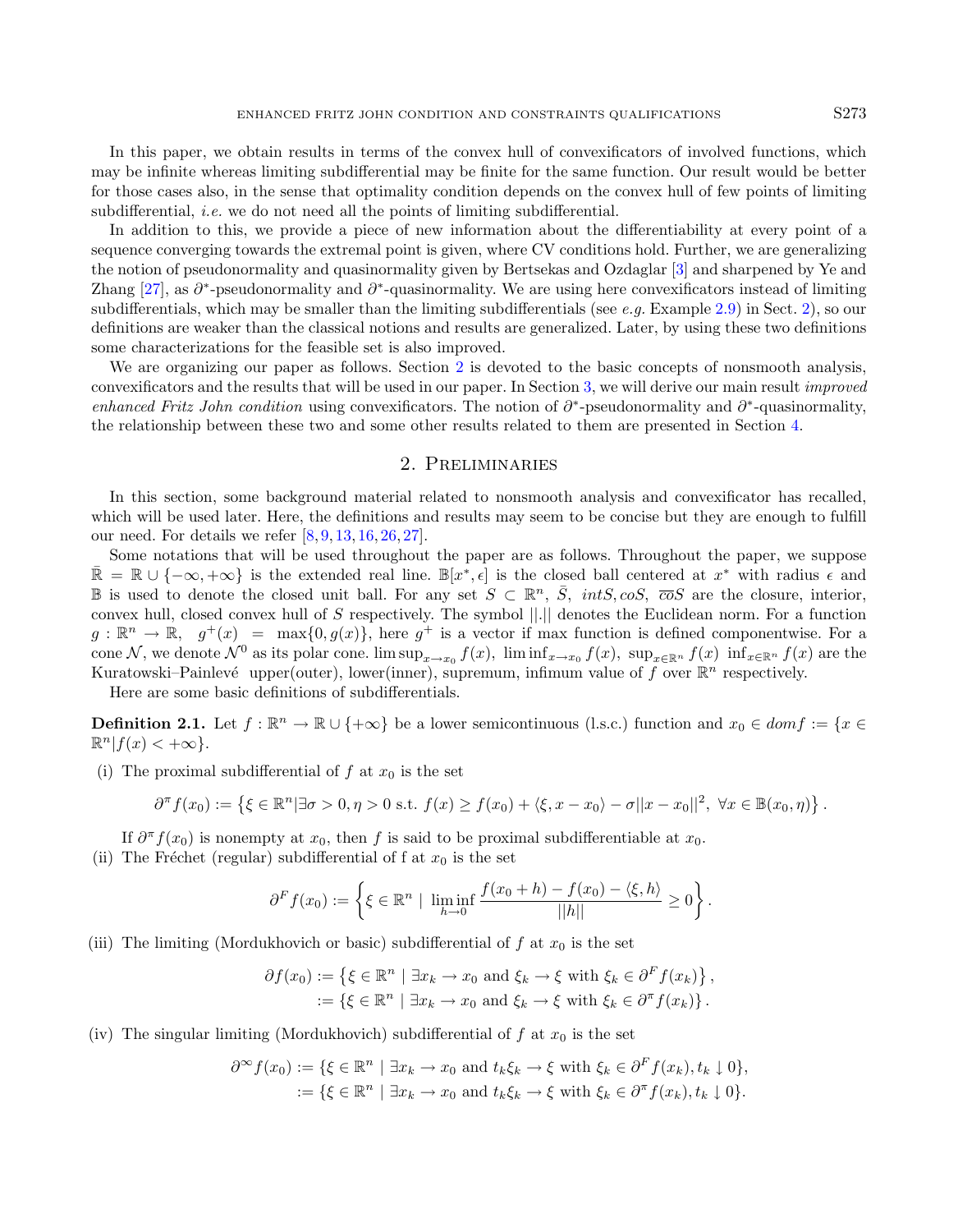We have the following results for subdifferentials in the literature, see [\[21,](#page-17-19) [23\]](#page-17-20).

**Proposition 2.2.** (i) A function  $f : \mathbb{R}^n \to \mathbb{R}$  is Lipschitz near  $x_0$  and  $\partial f(x_0) = \{\zeta\}$  if and only if f is strictly differentiable at  $x_0$  and the gradient of f at  $x_0$  is equal to  $\zeta$ .

(ii) If a function  $f : \mathbb{R}^n \to \mathbb{R}$  is Lipschitz near  $x_0$  with positive constant  $L_f$ , then

<span id="page-3-0"></span>
$$
\partial f(x_0) \subset L_f \mathbb{B}.
$$

(iii) A lower semicontinuous function  $f : \mathbb{R}^n \to \mathbb{R} \cup \{+\infty\}$  is Lipschitz near  $x_0$  if and only if  $\partial^{\infty} f(x_0) = \{0\}.$ 

**Definition 2.3** (Tangent Cone). Let S be a nonempty subset of  $\mathbb{R}^n$  and  $x \in \overline{S}$ . Then Contingent Cone  $\mathcal{T}_{S}(x)$ to  $S$  at  $x$  is defined as

$$
\mathcal{T}_S(x) = \{ v \in \mathbb{R}^n \mid \exists t_k \to 0 \text{ and } v_k \to v \text{ such that } x + t_k v_k \in S \},
$$

and *Polar* of this cone is

$$
\mathcal{T}_S^0(x) := \{ v \in \mathbb{R}^n \mid \langle y, v \rangle \leq 0, \ \forall y \in \mathcal{T}_S(x) \}.
$$

**Definition 2.4** (Normal Cones). ([\[8\]](#page-17-16), Def. 4.2) Let S be a nonempty subset of  $\mathbb{R}^n$  and  $\bar{x} \in S$ . Then the Fréchet (regular) normal cone to S at  $\bar{x}$  is given as

$$
\mathcal{N}_S^F(\bar{x}) \ := \ \left\{ v \in \mathbb{R}^n \mid \ \limsup_{x \to \bar{x}, x \in S} \frac{\langle v, x - \bar{x} \rangle}{||x - \bar{x}||} \leqslant 0 \right\},
$$

and the nonempty cone

$$
\mathcal{N}_S(\bar{x}) := \limsup_{x \to \bar{x}} \mathcal{N}_S^F(\bar{x}) \tag{2.1}
$$

is called the limiting (Mordukhovich or basic) normal cone to S at  $\bar{x}$ .

The Fréchet normal cone to a set can also be expressed as the polar cone of the tangent cone, *i.e.* 

$$
\mathcal{N}_S^F(\bar{x}) = \mathcal{T}_S^0(\bar{x}),
$$

and if  $\mathcal{N}_S^F(\bar{x}) = \mathcal{N}_S(\bar{x})$  for all  $x \in S$ , then set S is called regular.

Now we are presenting here some basic terms borrowed from Section 2 of [\[9\]](#page-17-10) which are required to study convexificators.

**Definition 2.5** (Dini Directional Derivatives). Let  $f : \mathbb{R}^n \to \bar{\mathbb{R}}$  be an extended real valued function and let  $x \in \mathbb{R}^n$  at which f is finite. Then Lower and Upper Dini derivatives of f at x in the direction  $v \in \mathbb{R}^n$  are defined as

$$
f^{-}(x; v) := \liminf_{t \downarrow 0} \frac{f(x + tv) - f(x)}{t},
$$
  

$$
f^{+}(x; v) := \limsup_{t \downarrow 0} \frac{f(x + tv) - f(x)}{t}.
$$

**Definition 2.6** (Convexificators). Let  $f : \mathbb{R}^n \to \bar{\mathbb{R}}$  be an extended real valued function and let  $x \in \mathbb{R}^n$  at which  $f$  is finite. Then

(i) The function f is said to admit an upper convexificator (UCF)  $\partial^* f(x)$  at x if  $\partial^* f(x) \subset \mathbb{R}^n$  is closed and for every  $v \in \mathbb{R}^n$ ,

$$
f^-(x;v) \leq \sup_{\xi \in \partial^* f(x)} \langle \xi, v \rangle.
$$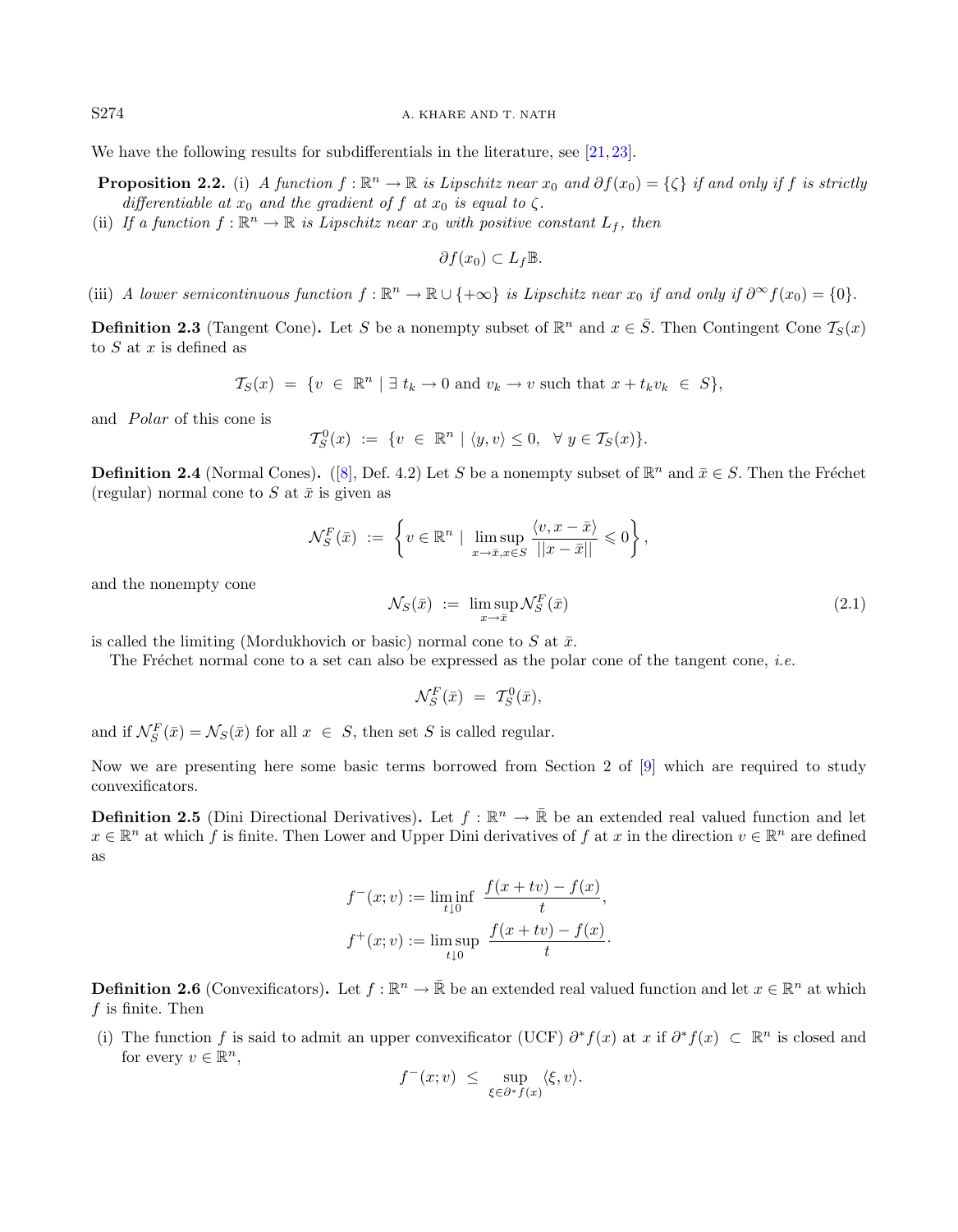(ii) The function f is said to admit a lower convexificator (LCF)  $\partial_* f(x)$  at x if  $\partial_* f(x) \subset \mathbb{R}^n$  is closed and for every  $v \in \mathbb{R}^n$ ,

<span id="page-4-2"></span>
$$
f^+(x;v) \geq \inf_{\xi \in \partial_* f(x)} \langle \xi, v \rangle.
$$

- (iii) f is said to admit a convexificator (CF)  $\partial^*_* f(x)$  at x if  $\partial^*_* f(x)$  is both an UCF and an LCF of f at x.
- (iv) f is said to admit an upper regular convexificator (URCF)  $\partial^r f(x)$  at x if  $\partial^r f(x)$  is an UCF of f at x and for every  $v \in \mathbb{R}^n$ ,

$$
f^+(x;v) = \sup_{\xi \in \partial^r f(x)} \langle \xi, v \rangle.
$$

<span id="page-4-0"></span>(v) f is said to admit a lower regular convexificator (LRCF)  $\partial_r f(x)$  at x if  $\partial_r f(x)$  is a LCF of f at x and for every  $v \in \mathbb{R}^n$ ,

$$
f^-(x;v) = \inf_{\xi \in \partial_r f(x)} \langle \xi, v \rangle.
$$

Remark 2.7. It is obvious from the definition that every URCF (LRCF) is UCF (LCF).

Now we need the following result from Propositions 2.2 and 2.3 of [\[26\]](#page-17-18).

- **Proposition 2.8.** (i) Let  $\partial^*_* f(x)$  be a convexificator of f at x, then  $\alpha \partial^*_* f(x)$  is a convexificator of  $\alpha f$  at x for every  $\alpha > 0$ .
- (ii) Let  $f_i: \mathbb{R}^n \to \mathbb{R}$ , for  $i = 1, 2$ . Suppose that for each  $i = 1, 2$ ,  $\partial_*^* f_i(x)$  is a convexificator of  $f_i$  at x, then the set  $\partial^*_* f_1(x) + \partial^*_* f_2(x)$  is a convexificator of  $(f_1 + f_2)$  at x. Convexificator  $\partial^*_* f_1(x) + \partial^*_* f_2(x)$  may properly contain another convexificator of  $f_1 + f_2$ .

The following example is from [\[26\]](#page-17-18) which shows that  $\partial_*^* f_1(x) + \partial_*^* f_2(x)$  may contain another convexificator of  $(f_1 + f_2)$ .

**Example 2.9.** Let  $f_1(x, y) = |x| - |y|$ ,  $f_2(x, y) = |y| - |x|$ . Then

$$
f_1(x,y) + f_2(x,y) = 0,
$$

it is easy to verify that

$$
\partial^*_{*} f_1(0,0) = \partial^*_{*} f_2(0,0) = \left\{ \begin{pmatrix} 1 \\ -1 \end{pmatrix}^T, \begin{pmatrix} -1 \\ 1 \end{pmatrix}^T \right\},\
$$

and

$$
\partial_*^*(f_1+f_2)(0,0) = \left\{ \begin{pmatrix} 0 \\ 0 \end{pmatrix}^T \right\},\,
$$

<span id="page-4-1"></span>hence,

$$
\partial_{*}^{*}(f_1+f_2)(0,0) \subset \partial_{*}^{*}f_1(0,0) + \partial_{*}^{*}f_2(0,0).
$$

Also, the limiting subdifferential of  $f_1$  and  $f_2$  is

$$
\partial f_1(0,0) = \partial f_2(0,0) = \left\{ \begin{pmatrix} 1 \\ -1 \end{pmatrix}^T, \begin{pmatrix} -1 \\ 1 \end{pmatrix}^T, \begin{pmatrix} -1 \\ -1 \end{pmatrix}^T, \begin{pmatrix} 1 \\ 1 \end{pmatrix}^T \right\},
$$

and we must note that  $\overline{co} \partial^*_* f_1(0,0) \subset \overline{co} \partial f_1(0,0)$  with strict inclusion and  $\partial f_1(0,0) \not\subseteq \overline{co} \partial^*_* f_1(0,0)$ .

Now, some calculus rules and results for convexificators ([\[13\]](#page-17-9), Rule 4.1, 4.2), which we use in this paper are as follows

**Lemma 2.10.** Let  $\partial^* f(x), \partial^* f(x)$  and  $\partial^* f(x)$  be UCF, LCF and CF of  $f : \mathbb{R}^n \to \mathbb{R}$  at x respectively and  $f_1: \mathbb{R}^n \to \mathbb{R}$  admits an URCF  $\partial^r f_1(x)$  at x. Then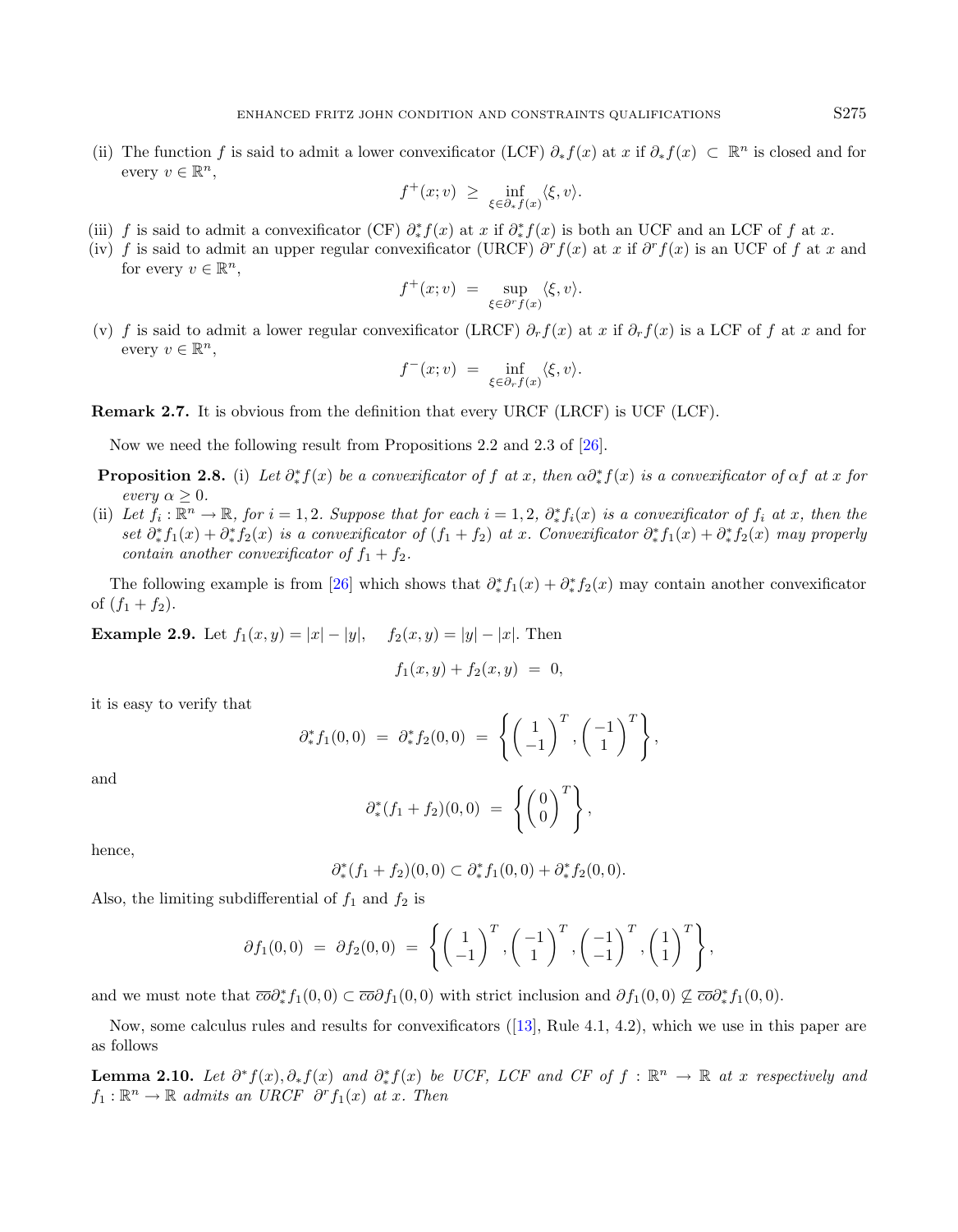- (i)  $\forall \lambda > 0$ ,  $\lambda \partial^* f(x)$  and  $\lambda \partial_* f(x)$  respectively are UCF and LCF of  $\lambda f$  at x.
- (ii)  $\forall \lambda < 0$ ,  $\lambda \partial^* f(x)$  and  $\lambda \partial_* f(x)$  respectively are LCF and UCF of  $\lambda f$  at x.
- (iii)  $\forall \lambda \in \mathbb{R}, \ \lambda \partial^*_{*} f(x) \ \text{is a CF of } \lambda f \ \text{at } x.$
- (iv)  $\partial^* f(x) + \partial^r f_1(x)$  is an UCF of  $f + f_1$  at x.

Remark 2.11. Since limiting subdifferential is also a convexificator, so there may be some convexificators which are smaller than limiting subdifferential (see e.g. Example [2.9\)](#page-4-0). For smaller convexificators we have  $\partial^* f(x_0) \subset L_f \mathbb{B}$  directly by the use of Proposition [2.2\(](#page-3-0)ii), otherwise we can have the following result.

<span id="page-5-2"></span><span id="page-5-0"></span>**Lemma 2.12.** If a function  $f : \mathbb{R}^n \to \mathbb{R}$  is Lipschitz near  $x_0$  with positive constant  $L_f$  and admits an upper regular convexificator  $\partial^r f(x_0)$ , then  $\partial^r f(x_0) \subset L_f \mathbb{B}$ .

*Proof.* Since function  $f$  is Lipschitz, we have

$$
|f(x_1) - f(x_2)| \le L_f ||x_1 - x_2||,
$$

$$
L_f \mathbb{B} = \{ x \in \mathbb{R}^n \mid x = L_f u \text{ and } ||u|| \le 1 \text{ i.e. } ||x|| \le L_f \}.
$$

To achieve our goal, we have to show that  $||\xi|| \leq L_f$  for all  $\xi \in \partial^r f(x_0)$ .

Now, due to the admittance of upper regular convexificator by f, we have for every  $v \in \mathbb{R}^n$ 

$$
f^+(x_0, v) = \sup_{\xi \in \partial^r f(x)} \langle \xi, v \rangle, \quad \forall \ v \in \mathbb{R}^n
$$

i.e.

$$
\limsup_{t \downarrow 0} \frac{f(x_0 + tv) - f(x_0)}{t} = \sup_{\xi \in \partial^r f(x)} \langle \xi, v \rangle, \qquad \forall \ v \in \mathbb{R}^n. \tag{2.2}
$$

Since we have by the properties of modulus function

$$
\left| \limsup_{t \downarrow 0} \frac{f(x_0 + tv) - f(x_0)}{t} \right| \le \limsup_{t \downarrow 0} \frac{|f(x_0 + tv) - f(x_0)|}{|t|}
$$

$$
= \limsup_{t \downarrow 0} \frac{1}{|t|} L_f ||x_0 + tv - x_0||
$$

$$
= \limsup_{t \downarrow 0} \frac{1}{|t|} L_f |t||v|
$$

$$
= L_f |v|,
$$

then involving  $(2.2)$  gives us

<span id="page-5-1"></span>
$$
\left| \sup_{\xi \in \partial^r f(x)} \langle \xi, v \rangle \right| \le L_f ||v||, \qquad \forall \ v \in \mathbb{R}^n
$$
  

$$
\langle \xi, v \rangle \le L_f ||v||, \qquad \forall \ v \in \mathbb{R}^n, \ \forall \ \xi \in \partial^r f(x^*),
$$
 (2.3)

which implies that  $||\xi|| \leq L_f$ . For, let  $\xi \in \partial^r f(x)$  is such that  $||\xi|| > L_f$ , then taking  $v = \xi$  in equation [\(2.3\)](#page-5-1), we get

$$
\langle \xi, \xi \rangle \le L_f ||\xi||
$$
  
\n
$$
\implies ||\xi|| \le L_f,
$$
  
\n
$$
\partial^r f(x) \subset L_f \mathbb{B}.
$$

hence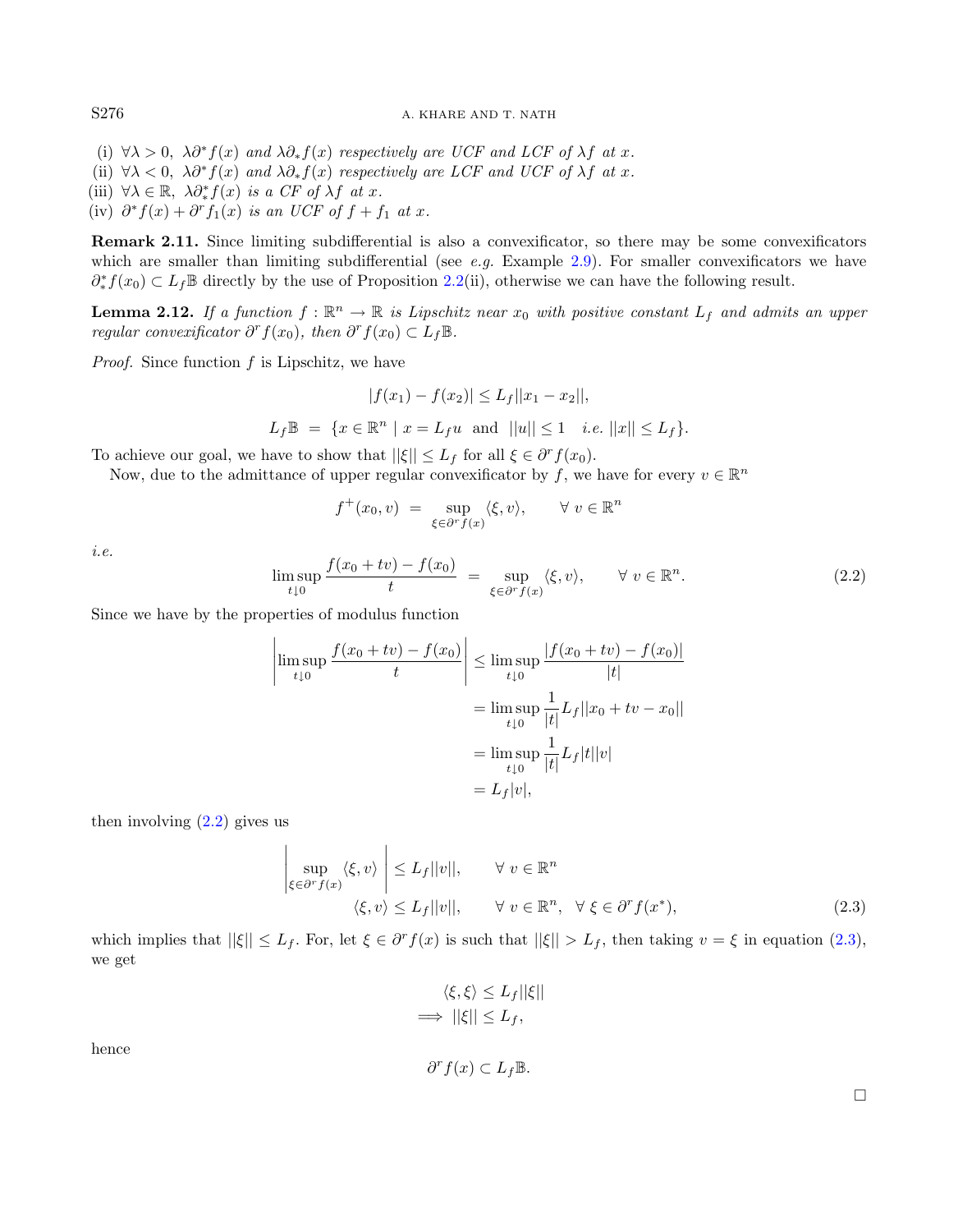Since we know that most of the subdifferentials are convexificators and they often contain convex hull of convexificator [\[13\]](#page-17-9), therefore classical necessary optimality condition has also been introduced for nonsmooth problems in terms of convexificators by replacing the classical gradient with the convex hull of convexificators of concerned functions. Which is as follows.

**Theorem 2.13** ([\[9\]](#page-17-10), Thm. 3.6). Let S be a convex set and let  $x_0 \in S$  be a minimum of a locally Lipschitz function f over S. Let f admits an upper convexificator  $\partial^* f(x_0)$  at  $x_0$ . Then

<span id="page-6-2"></span>
$$
0 \in \overline{co}(\partial^* f(x_0)) + \mathcal{N}_S(x_0),
$$

where  $\mathcal{N}_S(x_0)$  denotes the normal cone to the convex set S at  $x_0 \in S$ .

### 3. Improved enhanced Fritz John necessary optimality condition

<span id="page-6-0"></span>The Fritz John condition is a necessary optimality condition, which has been established for the smooth case and many analogous extensions have been made for cases of nonsmooth optimization problems. For nonsmooth case gradient of the involved functions has been replaced by the generalized gradient, see Clarke [\[5\]](#page-17-21). Then by using this generalized subdifferential concept, a lot of work has been done using several different types of subdifferential objects  $([6], \text{Thm. } 6.1.1 \text{ and } [20])$  $([6], \text{Thm. } 6.1.1 \text{ and } [20])$  $([6], \text{Thm. } 6.1.1 \text{ and } [20])$  $([6], \text{Thm. } 6.1.1 \text{ and } [20])$  $([6], \text{Thm. } 6.1.1 \text{ and } [20])$ . Here we have focused on nonsmooth optimization problem having equality, inequality and set constraint to establishing some of the results, which have already been established in the literature, see [\[27\]](#page-17-7).

The first theorem provides the enhanced Fritz John necessary optimality conditions in terms of convexificators. Here, we replace the limiting subdifferentials of involved functions in Theorem 1 of [\[27\]](#page-17-7) by their convexificators. Although we have assumed all the involved functions to be locally Lipschitz and for this case limiting subdifferential also becomes convexificators, but we must note that they are not the only convexificators, there may be some other which can be smaller than limiting subdifferential, see Example [2.9.](#page-4-0) So for these convexificators, the provided result is sharper than Theorem 1 of [\[27\]](#page-17-7) in the sense that our result will rely on the convex hull of fewer points than the limiting subdifferential. Therefore, to make our results fruitful and sharper than the existing one, we are assuming that all the involved functions admit convexificators, which are smaller than their limiting subdifferentials. For the otherwise case, applying the proposed result is not a smart way, because for that situation using limiting subdifferentials will give more perfect optimality condition.

Here, Theorem  $3.1(v)$  $3.1(v)$  is an additional outcome in contrast to Theorem 1 of [\[27\]](#page-17-7), it ensures the differentiability of involved functions on a sequence converging at the optimal point and satisfying CV conditions. Hence, our is an improved enhanced Fritz John condition.

<span id="page-6-1"></span>**Theorem 3.1.** Let  $\bar{x}$  be a local minimum of problem  $(P)$  and set C is closed and convex, where all the involved functions admit upper regular and upper semicontinuous convexificators. Then there exist scalars  $\bar{\mu_0}, \bar{\lambda_1}, \ldots, \bar{\lambda_p}, \bar{\mu_1}, \ldots, \bar{\mu_q}$  satisfying the following conditions:

- (i)  $0 \in \bar{\mu}_0 \overline{co} \ \partial^r f(\bar{x}) + \sum_{i=1}^p \overline{co} \partial^r (\bar{\lambda}_i h_i)(\bar{x}) + \sum_{j=1}^q \bar{\mu}_j \overline{co} \partial^r g_j(\bar{x}) + \mathcal{N}_c(\bar{x}).$
- (ii)  $\bar{\mu}_j \geq 0$  for all  $j = 0, 1, \ldots, q$ .
- (iii)  $\bar{\mu_0}, \bar{\lambda_1}, \ldots, \bar{\lambda_p}, \bar{\mu_1}, \ldots, \bar{\mu_q}$  are not all equal to zero.
- (iv) The complementary violation condition holds with proximal subdifferentiability: If the index set  $I \cup J$  is nonempty, where  $I = \{i | \bar{\lambda}_i \neq 0\}$ ,  $J = \{j \neq 0 | \bar{\mu}_j > 0\}$ , then there exist a sequence  $\{x^k\} \subset \mathcal{C}$  converging to  $\bar{x}$ such that for all k,  $f(x^k) < f(\bar{x}), \bar{\lambda}_i h_i(x^k) > 0, \forall i \in I, \bar{\mu}_j g_j(x^k) > 0, \forall j \in J$ , and  $f, h_i(i \in I), g_j(j \in J)$  are all proximal subdifferentiable at  $x^k$ .
- $(v)$  The complementary violation condition holds with differentiability also i.e. there exist an another sequence  $\{x^n\} \subset \mathcal{C}$  converging to  $\bar{x}$  and satisfying the same inequalities as by  $\{x^k\}$  in (iv) and f,  $h_i(i \in I)$ ,  $g_j(j \in J)$  are all differentiable at  $x^n$ .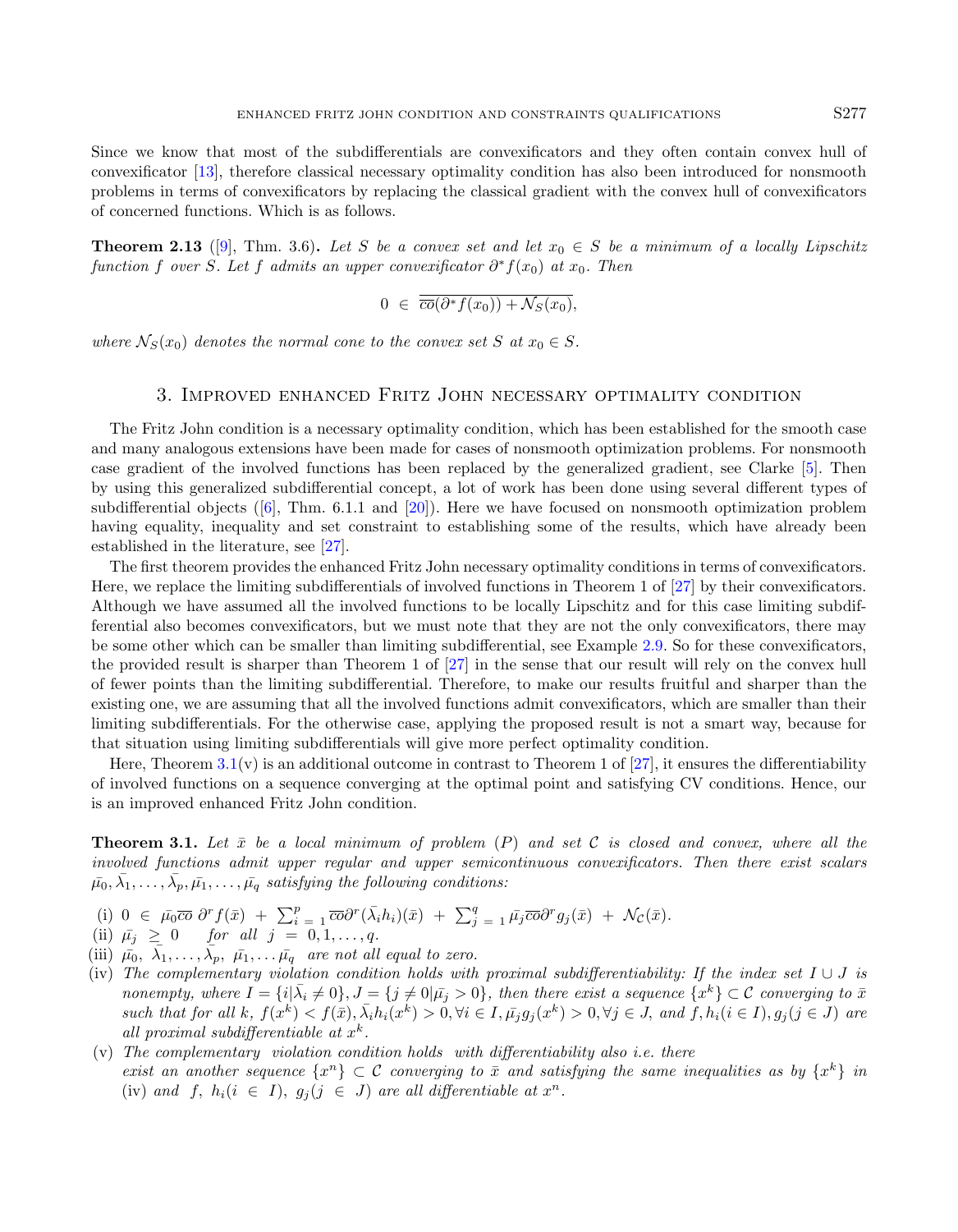*Proof.* Let  $\bar{x}$  be a local minimum of problem  $(P)$ . Then we can adopt a quadratic penalty function approach originally given by McShane [\[18\]](#page-17-23) and used by Bertsekas [\[3\]](#page-17-5) and later by Ye and Zhang [\[27\]](#page-17-7). Firstly, we consider a penalized problem for each  $k = 1, 2, \ldots$ 

$$
(P_k) \qquad \min F^k(x) = f(x) + \frac{k}{2} \sum_{i=1}^p (h_i(x))^2 + \frac{k}{2} \sum_{j=1}^q g_j(x)^2 + \frac{1}{2} ||x - \bar{x}||^2
$$
  
s.t.  $x \in \mathcal{C} \cap \mathbb{B}[\bar{x}, \epsilon],$ 

where  $\epsilon > 0$  is such that  $f(\bar{x}) \leq f(x)$  for all feasible  $x \in \mathbb{B}[\bar{x}, \epsilon]$ . Due to the compactness of  $\mathcal{C} \cap \mathbb{B}[\bar{x}, \epsilon]$  and by the Weierstrass theorem, problem  $(P_k)$  admits an optimal solution, say  $x^k$ . Then

<span id="page-7-2"></span><span id="page-7-1"></span><span id="page-7-0"></span>
$$
F^k(x^k) \le F^k(\bar{x}),\tag{3.1}
$$

$$
f(x^{k}) + \frac{k}{2} \sum_{i=1}^{p} (h_{i}(x^{k}))^{2} + \frac{k}{2} \sum_{j=1}^{q} (g_{j}^{+}(x^{k}))^{2} + \frac{1}{2} ||x^{k} - \bar{x}||^{2} \le F^{k}(\bar{x}) = f(\bar{x}). \tag{3.2}
$$

Here,  $f(x^k)$  is bounded over  $x^k \in \mathcal{C} \cap \mathbb{B}[\bar{x}, \epsilon]$ , therefore we obtained from  $(3.2)$ 

$$
\lim_{k \to \infty} |h_i(x^k)| = 0, \quad i = 1, ..., p,
$$
  
and 
$$
\lim_{k \to \infty} |g_j^+(x^k)| = 0, \quad j = 1, ..., q,
$$

hence, every limit point  $x_0$  of  $\{x^k\}$  is feasible and lie in  $\Omega$ . Further, from  $(3.2)$  it follows that

$$
f(x^{k}) + \frac{1}{2}||x^{k} - \bar{x}||^{2} \le f(\bar{x}); \quad \forall k
$$
\n(3.3)

by taking limit as  $k \to \infty$ , we get

$$
f(x_0) + \frac{1}{2}||x_0 - \bar{x}||^2 \le f(\bar{x}).
$$
\n(3.4)

Here, since  $x_0 \in \Omega$  and lies in an  $\epsilon$ -neighbourhood of  $\bar{x}$ , therefore we have

$$
f(\bar{x}) \le f(x_0). \tag{3.5}
$$

Now, combining these two equations  $(3.4)$  $(3.4)$ , and  $(3.5)$  $(3.5)$  we have

$$
||x_0 - \bar{x}|| = 0 \Rightarrow x_0 = \bar{x}.
$$

Thus, the sequence  $\{x^k\}$  converges to  $\bar{x}$ , it follows that  $x^k$  is an interior point of the closed ball  $\mathbb{B}[\bar{x}, \epsilon]$  for all k greater than some  $\bar{k}$ .

Since  $x^k$  is an optimal solution of  $(P_k)$  and also is an interior point of  $\mathbb{B}[\bar{x}, \epsilon]$ , we have a necessary optimality condition in terms of convexificators and normal cone at the optimal point, see Theorem [2.13.](#page-6-2) Although, this condition is true for any convexificators, we are assuming admittance of upper regular, upper semicontinuous convexificator at the concerned point for sharp results. Now by using Theorem [2.13](#page-6-2) we get

$$
0 \in \overline{co}\overline{or}F^{k}(x^{k}) + \mathcal{N}_{\mathcal{C}}(x^{k}),
$$
  
\n
$$
0 \in \overline{co}\left[\partial^{r} f(x^{k}) + \frac{k}{2}\sum_{i=1}^{p} \partial^{r}(h_{i}(x^{k}))^{2} + \frac{k}{2}\sum_{j=1}^{q} \partial^{r}(g_{j}^{+}(x^{k}))^{2} + \frac{1}{2}\partial^{r}||x^{k} - \bar{x}||^{2}\right] + \mathcal{N}_{\mathcal{C}}(x^{k}).
$$

Using basic calculus rules of closure and convex hull of a set gives

$$
0 \in \overline{co}\partial^r f(x^k) + \overline{co}\left[\frac{k}{2}\sum_{i=1}^p \partial^r (h_i(x^k))^2\right] + \overline{co}\left[\frac{k}{2}\sum_{j=1}^q \partial^r (g_j^+(x^k))^2\right] + \frac{1}{2}\partial^r ||x^k - \overline{x}||^2 + \mathcal{N}_c(x^k).
$$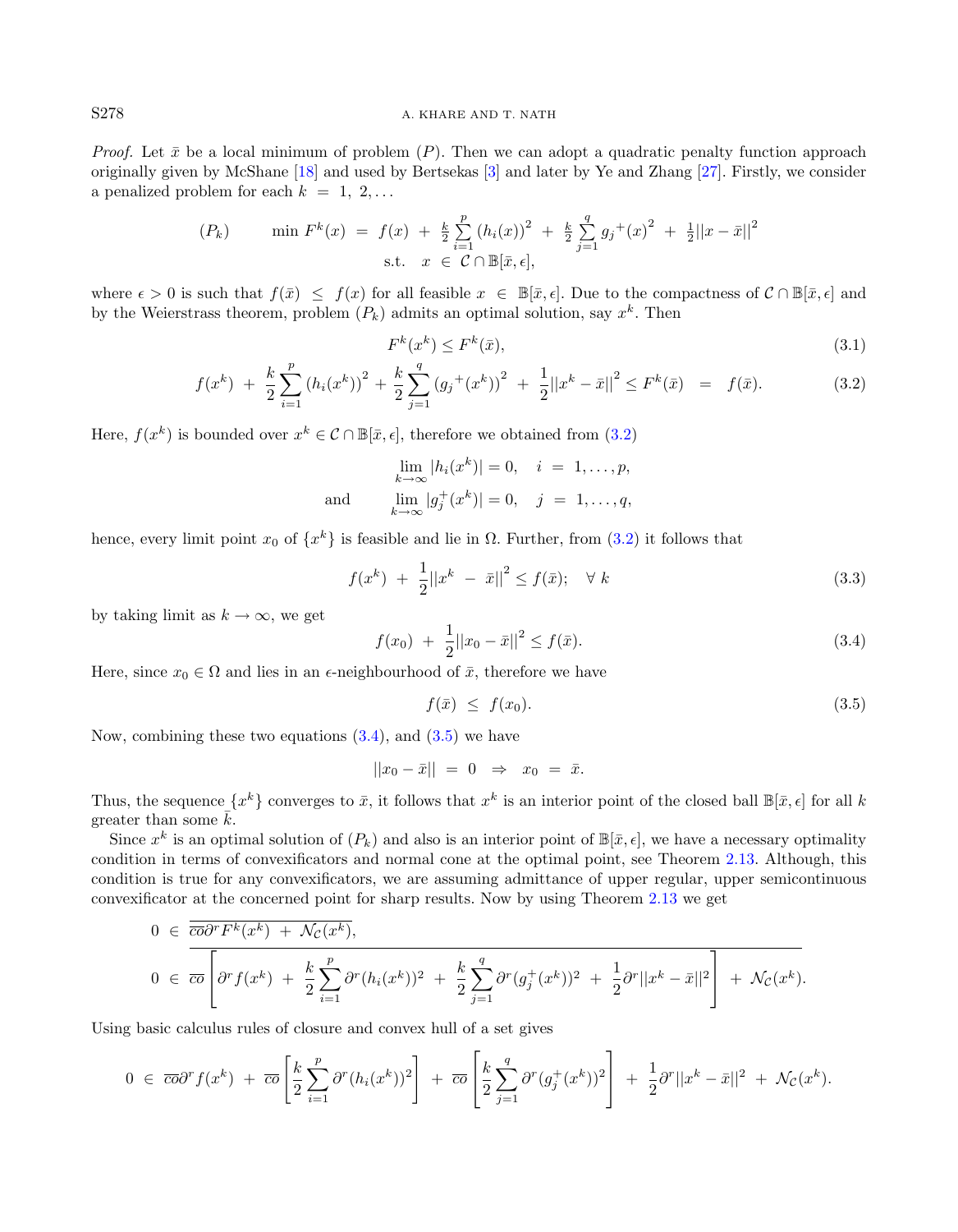Here, we have the existence of multipliers

<span id="page-8-1"></span><span id="page-8-0"></span>
$$
\alpha_i^k = \frac{k}{2} h_i(x^k), \quad \beta_j^k = \frac{k}{2} g_j^+(x^k). \tag{3.6}
$$

Then,

$$
0 \in \overline{co}\partial^r f(x^k) + \overline{co} \left[ \sum_{i=1}^p \partial^r (\alpha_i^k h_i(x^k)) \right] + \overline{co} \left[ \sum_{j=1}^q \partial^r (\beta_j^k g_j^+(x^k)) \right] + (x^k - \overline{x}) + \mathcal{N}_c(x^k),
$$
  

$$
0 \in \overline{co}\partial^r f(x^k) + \overline{co} \left[ \sum_{i=1}^p \partial^r (\alpha_i^k h_i(x^k)) \right] + \overline{co} \left[ \sum_{j \in J'} \partial^r (\beta_j^k g_j^+(x^k)) \right] + (x^k - \overline{x}) + \mathcal{N}_c(x^k),
$$

<span id="page-8-3"></span>where,

$$
J' = \{ j \in (1, \dots q) \mid g_j(x^k) > 0 \}.
$$

By [\(3](#page-8-0).6),  $\beta_j^k$  is a non-negative scalar, therefore using Lemma [2.10\(](#page-4-1)i)

$$
0 \in \overline{co}\partial^r f(x^k) + \overline{co} \left[ \sum_{i=1}^p \partial^r (\alpha_i^k h_i(x^k)) \right] + \overline{co} \left[ \sum_{j \in J'} \beta_j^k \partial^r (g_j^+(x^k)) \right] + (x^k - \overline{x}) + \mathcal{N}_c(x^k). \tag{3.7}
$$

<span id="page-8-4"></span>Let

$$
\delta^k = \sqrt{1 + \sum_{i=1}^p (\alpha_i^k)^2 + \sum_{j \in J'} (\beta_j^k)^2},
$$
  

$$
\mu_0^k = \frac{1}{\delta^k}, \quad \lambda_i^k = \frac{\alpha_i^k}{\delta^k}, \quad i = 1, \dots, p, \quad \mu_j^k = \frac{\beta_j^k}{\delta^k}, \quad j = 1, \dots, q.
$$
 (3.8)

Due to positivity of  $\delta^k$ , we can divide (3.[7\)](#page-8-1) by  $\delta^k$  and also using some calculus, we have for all  $k > \bar{k}$ 

$$
0 \in \overline{co}\left[\mu_0^k \partial^r f(x^k)\right] + \sum_{i=1}^p \overline{co} \ \partial^r (\lambda_i^k h_i(x^k)) + \sum_{j \in J'} \mu_j^k \overline{co} \ \partial^r (g_j^+(x^k)) + \frac{1}{\delta^k} (x^k - \bar{x}) + \mathcal{N}_\mathcal{C}(x^k), \tag{3.9}
$$

since

$$
(\mu_0^k)^2 + \sum_{i=1}^p (\lambda_i^k)^2 + \sum_{j=1}^q (\mu_j^k)^2 = 1,
$$
\n(3.10)

therefore this sequence  $\{\mu_0^k,\lambda_1^k,\ldots,\lambda_p^k,\mu_1^k,\ldots,\mu_q^k\}$  is bounded, hence contains a subsequence converging to some limit  $\{\bar{\mu_0}, \bar{\lambda_1}, \ldots, \bar{\lambda_p}, \bar{\mu_1}, \ldots, \bar{\mu_q}\}$ . Since  $h_i$  is locally Lipschitz and by the Proposition [2.8,](#page-4-2) we have

$$
\partial^{r}(\lambda_{i}^{k}h_{i})(x^{k}) = \partial^{r}(\lambda_{i}^{k}h_{i} + \bar{\lambda}_{i}h_{i} - \bar{\lambda}_{i}h_{i})(x^{k})
$$
  
\n
$$
\subseteq \mathcal{L}_{h_{i}}|\lambda_{i}^{k} - \bar{\lambda}_{i}|\mathbb{B} + \partial^{r}[\bar{\lambda}_{i}h_{i}(x^{k})]
$$
 (by Lem. 2.12)

and therefore,

$$
\overline{co}\partial^r(\lambda_i^kh_i)(x^k)\subseteq \mathcal{L}_{h_i}|\lambda_i^k - \overline{\lambda}_i| \mathbb{B} + \overline{co}\partial^r[\overline{\lambda}_ih_i(x^k)].
$$

Similarly for  $f$  and  $g_j$ , we have

$$
\overline{co}[\mu_0^k \partial^r f(x^k)] \subseteq \mathcal{L}_f | \mu_0^k - \bar{\mu_0} | \mathbb{B} + \overline{co} \bar{\mu_0} \partial^r [f(x^k)],
$$
  

$$
\overline{co}[\mu_j^k \partial^r (g_j)(x^k)] \subseteq \mathcal{L}_{g_j} | \mu_j^k - \bar{\mu_j} | \mathbb{B} + \overline{co}[\bar{\mu_j} \partial^r g_j(x^k)].
$$

<span id="page-8-2"></span>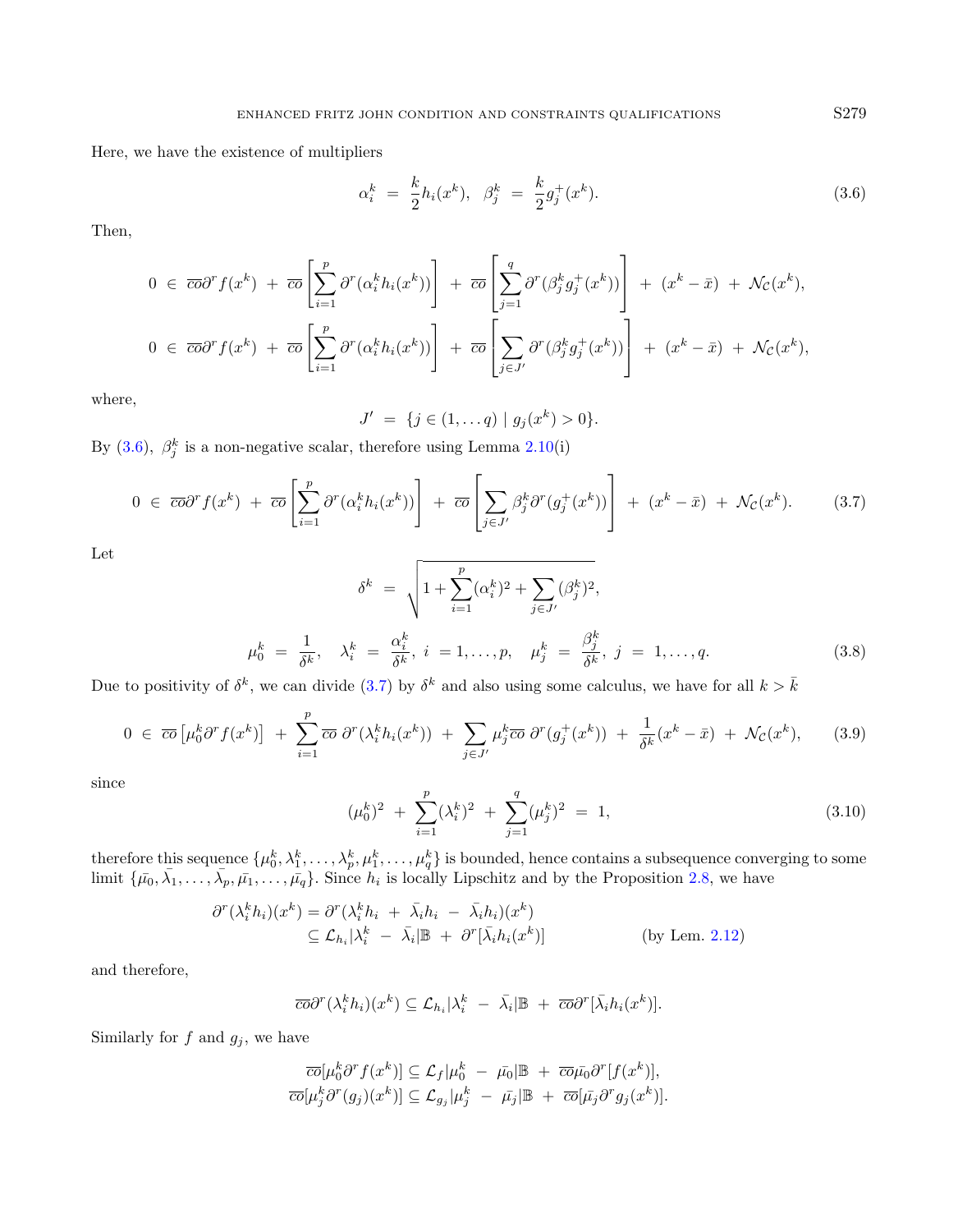Using these results, equation [\(3.9\)](#page-8-2) yields

<span id="page-9-0"></span>
$$
0 \in \bar{\mu}_0 \overline{co} \partial^r f(x^k) + \sum_{i=1}^p \overline{co} \partial^r (\bar{\lambda}_i h_i)(x^k) + \sum_{j \in J'} \bar{\mu}_j \overline{co} \partial^r g_j(x^k)
$$
  
+  $(\mathcal{L}_{h_i} | \lambda_i^k - \bar{\lambda}_i | + \mathcal{L}_f | \mu_0^k - \bar{\mu}_0 | + \mathcal{L}_{g_j} | \mu_j^k - \bar{\mu}_j|) \mathbb{B} + \frac{1}{\delta_k} (x^k - \bar{x}) + \mathcal{N}_C (x^k).$ 

Since all the involved convexificators are upper semi continuous and by the definition of normal cone, taking limit as  $k \to \infty$  and the existence of  $\bar{\mu}_0$ ,  $\bar{\lambda}_i$ ,  $\bar{\mu}_j$  yields result (i)

$$
0 \in \bar{\mu_0} \overline{co} \; \partial^r f(\bar{x}) + \sum_{i=1}^p \overline{co} \partial^r (\bar{\lambda_i} h_i)(\bar{x}) + \sum_{j=1}^q \bar{\mu_j} \overline{co} \; \partial^r g_j(\bar{x}) + \mathcal{N}_\mathcal{C}(\bar{x}). \tag{3.11}
$$

By the construction of  $\mu_j^k$  in equation [\(3](#page-8-3).8), we have  $\mu_j^k \geq 0$  for all k and j. Therefore  $\bar{\mu}_j \geq 0$  for all  $j = 1, \ldots q$ , which is (ii). Similarly  $(3.10)$  $(3.10)$  ensures condition (iii).

Now, the existence of a sequence  $\{x^k\} \to \bar{x}$  at which all the involved functions are proximal subdifferentiable, *i.e.* property (iv) can be shown similarly as in Ye ([\[27\]](#page-17-7), Thm. 1), and finally to prove (v) we use Lipschitz continuity of involved functions. Firstly, it is easy to find a sequence  $\{z^n\}$  in a similar manner which satisfies following inequalities:

$$
f(z^n) < f(\bar{x}),
$$
\n
$$
\bar{\lambda}_i h_i(z^n) > 0, \quad \forall \ i \in I,
$$
\n
$$
\bar{\mu}_j g_j(z^n) > 0, \quad \forall \ j \in J.
$$

Since  $f$ ,  $h_i$ ,  $g_j$  are locally Lipschitz and therefore differentiable almost everywhere (thanks to Rademacher's theorem). Hence, for each  $n \geq N_0$  we can find a sequence  $\{z^{n,l}\}\subset \mathcal{C}$  at which f,  $h_i$ ,  $g_j$  are differentiable and

 $z^{n,l} \rightarrow z^n$ .

Due to continuity, we have for sufficiently large  $l$ ,

$$
f(z^{n,l}) < f(\bar{x}),
$$
\n
$$
\bar{\lambda}_i h_i(z^{n,l}) > 0, \quad \forall \ i \in I,
$$
\n
$$
\bar{\mu}_j g_j(z^{n,l}) > 0, \quad \forall \ j \in J.
$$

For  $n \ge N_0$ , choose  $l_n$  such that  $l_1 < \ldots < l_{n-1} < l_n$  and  $\lim_{n \to \infty} z^{n, l_n} = \bar{x}$ . Now we construct a sequence  $\{x^n\}$ as

 $x^n = z^{(n+N_0),(l_n+N_0)}, \qquad N_0 = 1,2,...$ 

Then by combining preceding results for such sequence, we have  $\{x^n\} \subset \mathcal{C}$  and

$$
\lim_{n \to \infty} x^n = \bar{x}, \quad f(x^n) < f(\bar{x}), \quad \bar{\lambda}_i h_i(x^n) > 0, \quad \forall i \in I, \quad \bar{\mu}_j g_j(x^n) > 0, \quad \forall j \in J,
$$

and f,  $h_i (i \in I)$ ,  $g_j (j \in J)$  are differentiable at  $x^n$ .

Remark 3.2. (1) Since convexificators may be smaller than limiting subdifferentials, our result is sharper than Theorem 1 of [\[27\]](#page-17-7) because it relies on the convex hull of potentially fewer points.

(2) It is important to note that the proof is similar to the proof of Theorem 1 in [\[27\]](#page-17-7), but without employing the Lemma [2.12,](#page-5-2) we can not conclude the condition (i) in Theorem [3.1.](#page-6-1)

Since a locally Lipschitz continuous function need not be differentiable, the condition (v) is important as it provides information about a sequence at which all the involved functions are differentiable and where CV conditions hold, which may be useful in further analysis.

 $\overline{n}$ .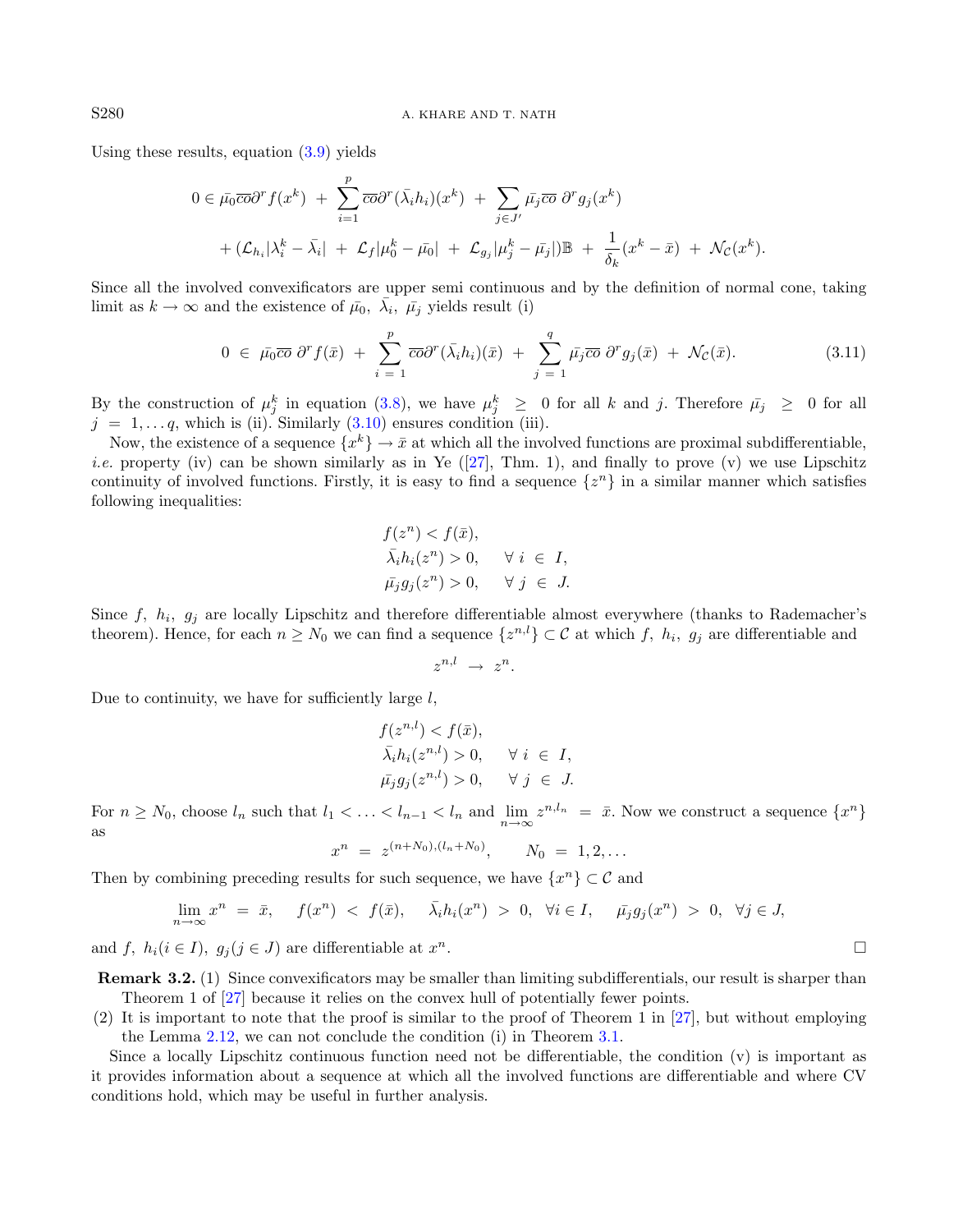Remark 3.3. In the obtained equation [\(3.11\)](#page-9-0), it should be noted that multipliers associated to the equality constraints are free, so we can not write  $\bar{\lambda_i} \partial^r h_i(\bar{x})$  instead of  $\partial^r (\bar{\lambda_i} h_i)(\bar{x})$  directly. As already pointed out in Proposition 2(ii) of [\[27\]](#page-17-7), if we fix f to be the zero function, then we get  $\partial(-q)(\bar{x}) \subset -\partial q(\bar{x})$  for the limiting subdifferential case, but under the restriction that the Fréchet subdifferential of  $g$  is nonempty near the point  $\bar{x}$ . Since limiting subdifferentials are also convexificators, so we can not say that  $\partial^r(\bar{\lambda}_i h_i)(\bar{x})$  is contained in  $\bar{\lambda_i}\partial^r h_i(\bar{x}).$ 

Now, we illustrate the above Theorem [3.1](#page-6-1) in the following example.

Example 3.4. Consider the mathematical program

<span id="page-10-0"></span>
$$
\min (x_1 + 1)^2 + |x_2|
$$
  
s.t. 
$$
-2x_1 + |x_1| + |x_2| \leq 0.
$$

Clearly,  $(0, 0)$  is the optimal solution of the above problem. Here

$$
f(x_1, x_2) = (x_1 + 1)^2 + |x_2|
$$
  

$$
g(x_1, x_2) = -2x_1 + |x_1| + |x_2|
$$

 $\mathcal{C} = \mathbb{R}^2$ .

and

Then, both the functions admit upper regular, upper semicontinuous convexificators at  $(0, 0)$ 

$$
\partial^r f(0,0) = \left\{ \begin{pmatrix} 2 \\ 1 \end{pmatrix}^T, \begin{pmatrix} 2 \\ -1 \end{pmatrix}^T \right\},\
$$

$$
\partial^r g(0,0) = \left\{ \begin{pmatrix} -3 \\ -1 \end{pmatrix}^T, \begin{pmatrix} -1 \\ 1 \end{pmatrix}^T \right\}.
$$

We can easily see that

$$
\mu_0 \bar{co} \partial^r f(0,0) = \left\{ \begin{pmatrix} 2\mu_0 \\ (2s-1)\mu_0 \end{pmatrix}^T \middle| 0 \le s \le 1 \right\}
$$

$$
\bar{co} \partial^r (\mu g)(0,0) = \left\{ \begin{pmatrix} (-2t-1)\mu \\ (-2t+1)\mu \end{pmatrix}^T \middle| 0 \le t \le 1 \right\}.
$$

If  $t = 0$  then Theorem [3.1\(](#page-6-1)i) holds for  $\mu_0 = 1$  and  $\mu = \frac{3}{2}$ . Infact, if we fix  $\mu_0 = 1$ , value of  $\mu$  depends upon value of t,  $\mu$  varies from  $1/2 \le \mu \le 3/2$  whenever  $0 \le t \le 1$ .

We also have a sequence  $\{(\frac{-1}{n}, \frac{1}{n})\}$  where condition (iv) and (v) holds.

For the above example, we can see that the limiting subdifferentials of involved functions are

$$
\partial f(0,0) = \left\{ \begin{pmatrix} 2 \\ 1 \end{pmatrix}^T, \begin{pmatrix} 2 \\ -1 \end{pmatrix}^T \right\},\
$$

and

$$
\partial g(0,0) = \left\{ \begin{pmatrix} -3 \\ -1 \end{pmatrix}^T, \begin{pmatrix} -1 \\ 1 \end{pmatrix}^T, \begin{pmatrix} -3 \\ 1 \end{pmatrix}^T, \begin{pmatrix} -1 \\ -1 \end{pmatrix}^T \right\}.
$$

It is clear that, the limiting subdifferential may be finite, whereas convex hull of convexificator is of course need not be a finite set. In optimization, considering convex hull is natural. So when limiting subdifferential is bigger than convexificator, our result would be better in the sense that the optimality condition rely on the convex hull of few points compare to limiting subdifferential.

On the other hand, dropping the locally Lipschitz continuity we may lose condition (iv) and (v) in Theorem [3.1.](#page-6-1)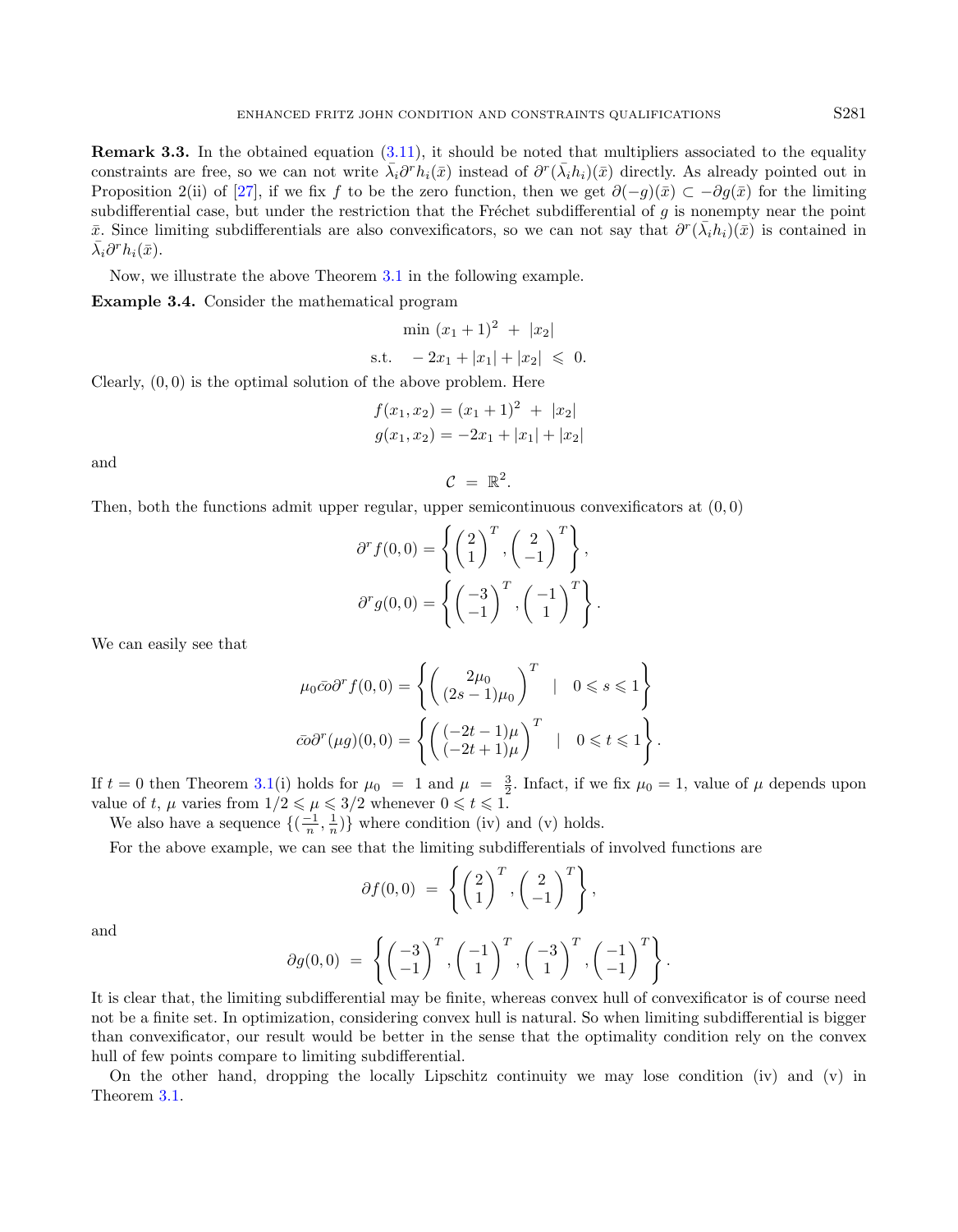#### S282 A. KHARE AND T. NATH

### <span id="page-11-1"></span>4. Improved enhanced KKT condition

Now by the use of above Fritz John condition, we can derive enhanced KKT-condition by using the classical approach in the literature, i.e. by making coefficient nonzero, associated to objective function in enhanced Fritz John condition.

**Definition 4.1.** Let  $\bar{x}$  be a feasible point of the problem  $(P)$ . Then improved enhanced KKT condition holds at  $\bar{x}$  if the improved Fritz John condition holds with  $\bar{\mu}_0 = 1$ .

<span id="page-11-2"></span>**Theorem 4.2.** Let  $\bar{x}$  be a local minimum of the problem  $(P)$ . Suppose there is no nonzero vector  $(\lambda, \mu) \in \mathbb{R}^p \times \mathbb{R}^q_+$  such that

<span id="page-11-3"></span>
$$
0 \in \sum_{i=1}^{p} \overline{co} \partial^{r} (\bar{\lambda}_{i} h_{i}) (\bar{x}) + \sum_{j=1}^{q} \bar{\mu}_{j} \overline{co} \partial^{r} g_{j} (\bar{x}) + \mathcal{N}_{\mathcal{C}} (\bar{x}), \qquad (4.1)
$$

and the CV conditions defined in Theorem [3.1](#page-6-1)(iv) and (v) hold. Then the improved enhanced KKT condition holds at  $\bar{x}$ .

*Proof.* If  $\bar{\mu}_0 = 0$ , then according to Theorem [3.1](#page-6-1) there exists a sequence  $(\lambda, \mu)$  which satisfies [\(4.1\)](#page-11-1) and hence it violates assumption. Therefore  $\bar{\mu}_0$  must be nonzero and after a proper scaling of  $\bar{\lambda}, \bar{\mu}$  the enhanced KKT conditions holds.

Remark 4.3. In Example [3.4,](#page-10-0) we can see that only zero vector satisfies equation [\(4.1\)](#page-11-1), i.e. improved enhanced KKT condition also holds for Example [3.4.](#page-10-0)

Now with the help of Theorem [4.2,](#page-11-2) we are in a position to define some new terms and constraint qualifications (CQ) associated with convexifictors, similar to the pseudonormality and quasinormality concepts [\[3\]](#page-17-5) of the smooth case. These CQs will play a significant role in exploring the behavior of concerned problem. It is necessary to mention here that condition in Theorem [4.2](#page-11-2) helps in defining these CQ but it may not be a constraint qualification itself as it involves the objective function.

**Definition 4.4.** Let  $\bar{x}$  be a feasible solution of problem  $(P)$ , Then

- (i)  $\bar{x}$  is said to satisfy NNAMCQ if there is no nonzero vector  $(\lambda, \mu) \in \mathbb{R}^p \times \mathbb{R}^q_+$  such that condition [\(4.1\)](#page-11-1) and the CS holds:  $\mu_i g_j(\bar{x}) = 0, \ \forall \ j = 1, \ldots, q$ .
- (ii)  $\bar{x}$  is said to satisfy  $\partial^*$ -pseudonormality (for the region  $\Omega$ ), if there is no vector  $(\lambda, \mu) \in \mathbb{R}^p \times \mathbb{R}^q_+$  and no infeasible sequence  $\{x^t\} \subset \mathcal{C}$   $(t = k, n)$  converging to  $\bar{x}$  such that condition  $(4.1)$  and the pseudocomplementarity slackness condition (pseudo-CS) holds: if the index set  $I \cup J$  is nonempty for  $I = \{i | \lambda_i \neq j\}$ 0,  $J = \{j | \mu_j > 0\}$ , then for each  $t (t = k, n)$

$$
\sum_{i=1}^{p} \lambda_i h_i(x^t) + \sum_{j=1}^{q} \mu_j g_j(x^t) > 0,
$$

and  $h_i (i \in I), g_j (j \in J)$  are all proximal subdifferentiable (differentiable) at  $x^t$  for each  $t$   $(t = k, n)$ .

(iii)  $\bar{x}$  is said to satisfy  $\partial^*$ -quasinormality (for the region  $\Omega$ ), if there is no vector  $(\lambda, \mu) \in \mathbb{R}^p \times \mathbb{R}^q_+$  and no infeasible sequence  $\{x^t\} \subset \mathcal{C}$   $(t = k, n)$  converging to  $\bar{x}$  such that condition [\(4.1\)](#page-11-1) and the quasi-complementarity slackness condition (quasi-CS) holds: if the index set  $I \cup J$  is nonempty for  $I = \{i | \lambda_i \neq 0\}, J = \{j | \mu_j > 0\}$ 0, then for all  $i \in I, j \in J, \lambda_i h_i(x^t) > 0$  and  $\mu_j g_j(x^t) > 0$  and  $h_i(i \in I), g_j(j \in J)$  are all proximal subdifferentiable (differentiable) at  $x^t$  for each  $t = k$   $(t = n)$ .

Remark 4.5. Due to the involvement of convexificators in equation [\(4.1\)](#page-11-1), above definitions are different from the Definition 5 of [\[27\]](#page-17-7).

<span id="page-11-0"></span>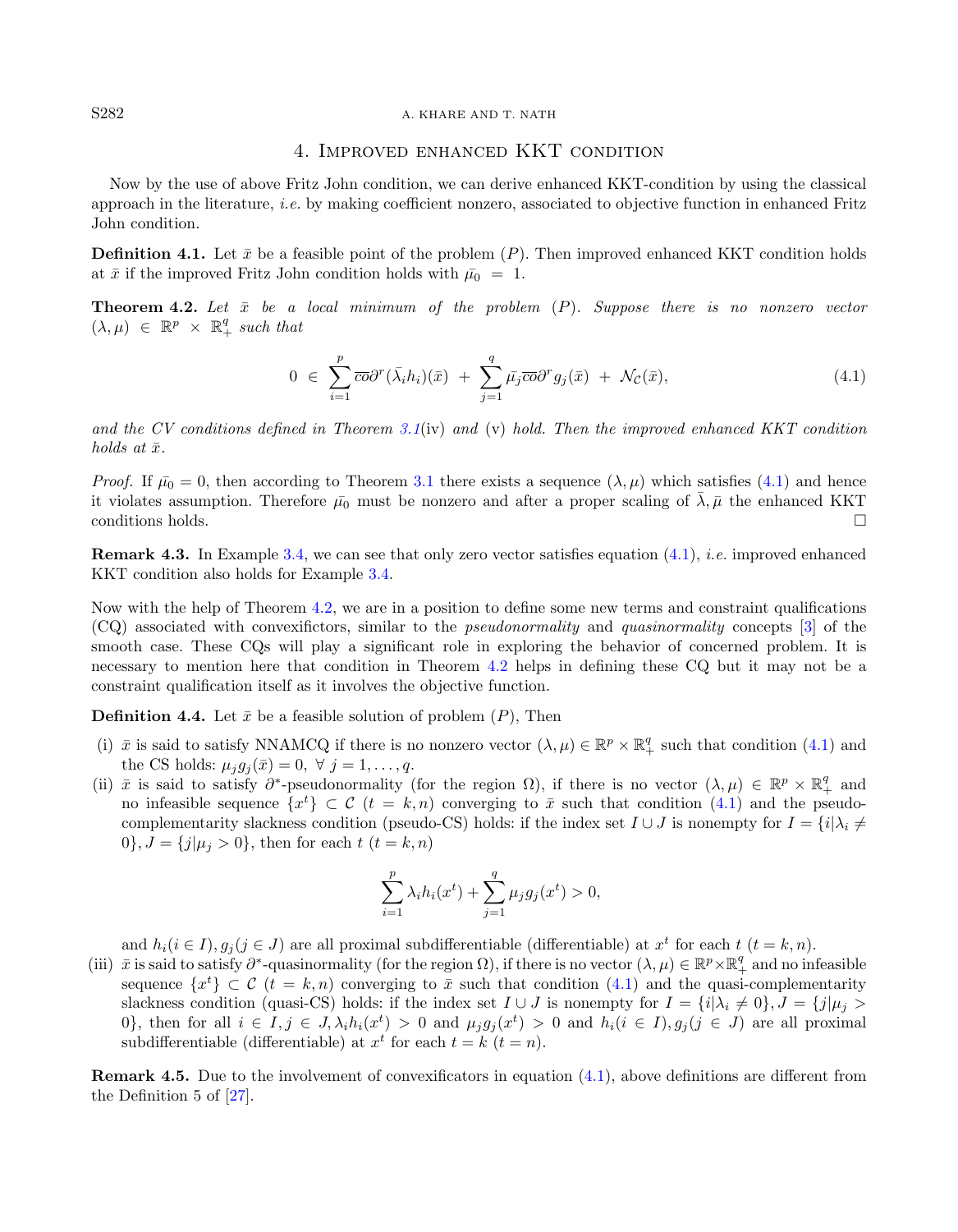In Proposition 3.1 of [\[3\]](#page-17-5) Bertsekas and Ozadaglar employed some restrictions on constraints for a point to be pseudonormal. They proved that any feasible point of a constraint region must be pseudonormal if equality functions are linear and inequality functions are concave and smooth and there is no abstract set constraint. Ye ([\[27\]](#page-17-7), Prop. 3) extended it to the nonsmooth case, where all involved functions have limiting subdifferential. Here, this paper is about such problems, where functions may admit more general objects called convexificators, which includes limiting and many other subdifferentials frequently consisting in nonsmooth optimization, see [\[9,](#page-17-10)[13,](#page-17-9)[16,](#page-17-17)[26\]](#page-17-18). Hence our definition of ∂<sup>\*</sup>-pseudonormality and ∂<sup>\*</sup>-quasinormality is much weaker than that of Ye and Zhang [\[27\]](#page-17-7) or Bertsekas and Ozdaglar [\[3\]](#page-17-5). Here we have an enhanced result for any feasible point of the problems including functions which admit convexificators, to be  $\partial^*$ -pseudonormal. We are presenting only statement here, because the proof is similar to Proposition 3 of [\[27\]](#page-17-7).

**Proposition 4.6.** Any feasible point of the problem  $(P)$  is  $\partial^*$ -pseudonormal under the restrictions that  $\mathcal{C} = \mathbb{R}^m$ ,  $h_i$  are linear and  $g_j$  is concave.

<span id="page-12-0"></span>**Definition 4.7.** Let  $\bar{x}$  be a point in the feasible region  $\Omega$ . A vector  $(\lambda, \mu) \in \mathbb{R}^p \times \mathbb{R}^q_+$  is said to be  $\partial^*$ -quasinormal multiplier, if it satisfies the following weaker version of the improved enhanced KKT conditions

(i)  $0 \in \bar{\mu}_0 \overline{\mathrm{co}} \partial^r f(\bar{x}) + \sum_{i=1}^p \overline{\mathrm{co}} \partial^r (\bar{\lambda}_i h_i)(\bar{x}) + \sum_{j=1}^q \bar{\mu}_j \overline{\mathrm{co}} \partial^r g_j(\bar{x}) + \mathcal{N}_c(\bar{x}).$ 

(ii) There exist sequences  $\{x^k\}$  and  $\{x^n\} \subset \mathcal{C}$  converging to  $\bar{x}$  such that the quasi-CS in Definition [4.4](#page-11-3) holds.

Corollary 4.8. Let  $\bar{x}$  be a local minimum of the problem (P). Then the weaker version of the improved enhanced KKT condition holds at  $\bar{x}$ , provided that at  $\bar{x}$ , NNAMCQ, or  $\partial^*$ -pseudonormality or  $\partial^*$ -quasinormality is satisfied.

*Proof.* Suppose  $\partial^*$ -quasinormality holds at  $\bar{x}$ . Also, if  $\bar{x}$  is a local minimum, then according to Theorem [3.1,](#page-6-1) there is a vector  $(\mu_0, \lambda, \mu)$  for which condition (i) and (ii) of Definition [4.7](#page-12-0) easily holds. Now, since quasi-CS conditions hold for  $(\lambda, \mu)$ , therefore according to  $\partial^*$ -quasinormality, equation [\(4.1\)](#page-11-1) does not holds for  $(\lambda, \mu)$ , it means  $\mu_0$  can not be zero. Hence, weaker version of improved enhanced KKT condition holds at  $\bar{x}$ .

Since NNAMCQ and  $\partial^*$ -pseudonormality is stronger than  $\partial^*$ -quasinormality, *i.e.* same result holds under these CQs.

Now it has already been established in [\[15\]](#page-17-24) that NNAMCQ implies the boundedness of the set of all normal multipliers. Later, Ye and Zhang [\[27\]](#page-17-7) presented a similar result for the nonsmooth problem. The author has shown that at any feasible point, the set of all quasinormal multiplier is bounded under the assumption that the concerned point is quasinormal.

Here, we are dealing with the convexificators as a tool for generalized subdifferential, we extend this result for the set of all  $\partial^*$ -quasinormal multipliers in terms of the convexificators.

**Theorem 4.9.** Let  $\bar{x}$  be a feasible point for the problem (P). If  $\partial^*$ -quasinormality holds at  $\bar{x}$ , then the set of all  $\partial^*$ -quasinormal multipliers  $M(\bar{x})$  is bounded.

*Proof.* Suppose, on contrary that  $M(\bar{x})$  is unbounded. Then there is a sequence  $\{(\lambda^n, \mu^n)\}\in M(\bar{x})$  such that  $||(\lambda^n, \mu^n)|| \to \infty$  as  $n \to \infty$ . Then by the definition of  $\partial^*$ -quasinormal multiplier, for all n, there is a sequence  ${x_n^k}$  and  ${x_n^l} \subset \mathcal{C}$  converging to  $\bar{x}$ , such that

$$
0 \in \overline{co}\partial^r f(\bar{x}) + \sum_{i=1}^p \overline{co}\partial^r (\lambda_i^n h_i)(\bar{x}) + \sum_{j=1}^q \mu_j^n \overline{co}\partial^r g_j(\bar{x}) + \mathcal{N}_\mathcal{C}(\bar{x}), \tag{4.2}
$$

<span id="page-12-3"></span><span id="page-12-2"></span><span id="page-12-1"></span>
$$
\mu_j^n \ge 0, \quad \forall \ j = 1, \dots, q,\tag{4.3}
$$

$$
\lambda_i^n h_i(x_n^m) > 0, \quad \forall \ i \in I^n, \quad (m = k, l) \tag{4.4}
$$

$$
\mu_j^n g_j(x_n^m) > 0, \quad \forall \ j \in J^n, \quad (m = k, l) \tag{4.5}
$$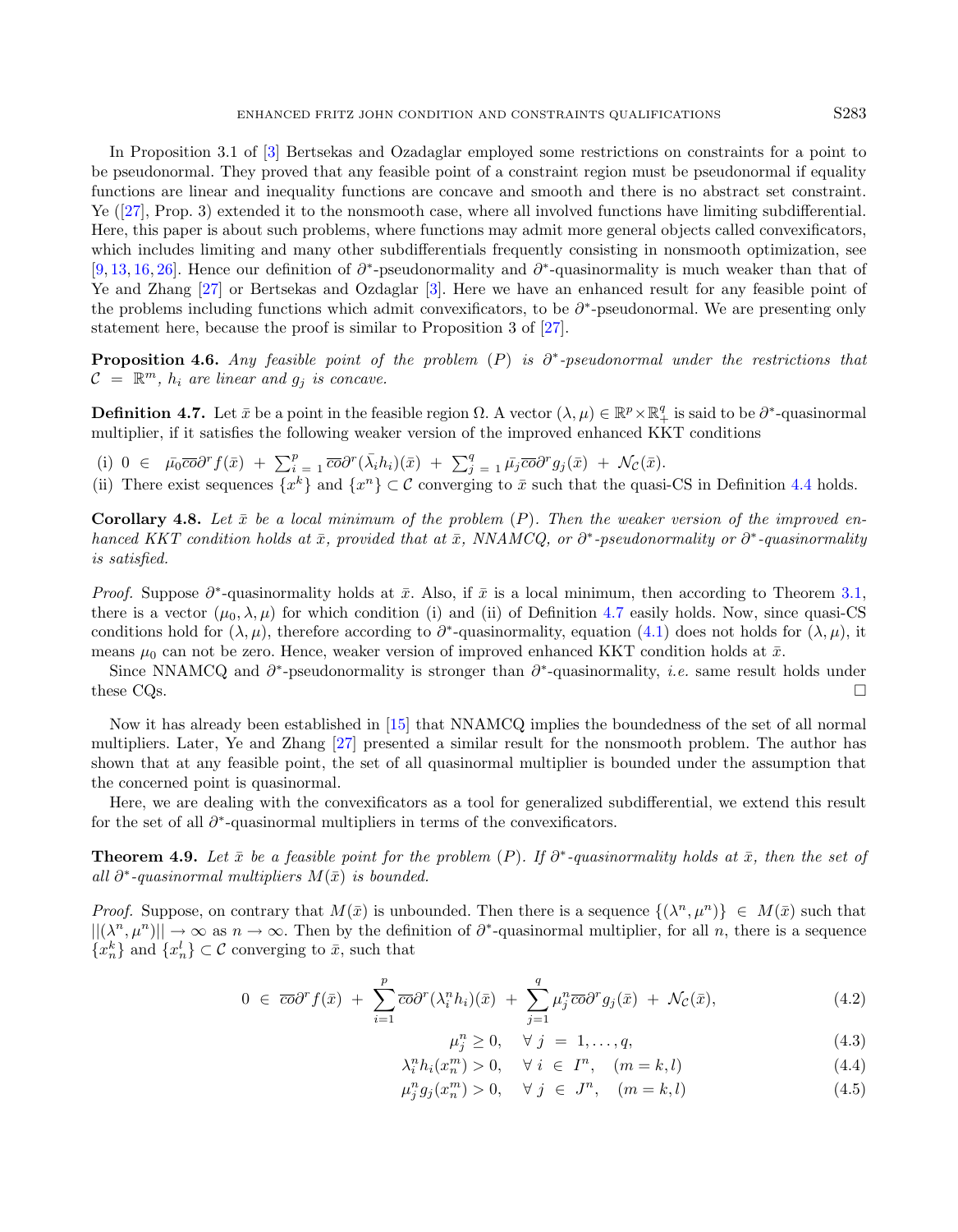$h_i(i \in I<sup>n</sup>), g_j(j \in J<sup>n</sup>)$  are proximal subdifferentiable at  $x_n^k$  (and differentiable at  $x_n^l$ ), where  $I<sup>n</sup> = \{i | \lambda_i^n \neq 0\}$  $u_i (i \in I)$ ,  $y_j (j \in J)$  are proximal subdimerentiable at  $x_n$  (and dimerentiable at  $x_n$ ), where  $I = \{i | n_i \}$ <br>and  $J^n = \{j | \mu_j^n > 0\}$ . Let  $\xi^n = \frac{\lambda^n}{\vert \vert (\lambda^n, \mu^n) \vert \vert}$  and  $\zeta^n = \frac{\mu^n}{\vert \vert (\lambda^n, \mu^n) \vert \vert \vert}$  and we can assume that  $(\xi^n, \mu^n) \to (\bar{\xi}, \bar{\mu})$ , divide both sides of

 $(4.2)$  by  $||(\lambda^n, \mu^n)||$ , we obtain

$$
0 \in \sum_{i=1}^p \overline{co} \partial^r (\xi_i^n h_i)(\overline{x}) + \sum_{j=1}^q \zeta_j^n \overline{co} \partial^r g_j(\overline{x}) + \mathcal{N}_{\mathcal{C}}(\overline{x}).
$$

Now, taking limit as  $n \to \infty$  yields that

$$
0 \in \sum_{i=1}^p \overline{co} \partial^r(\bar{\xi}_i h_i)(\bar{x}) + \sum_{j=1}^q \bar{\zeta}_j \overline{co} \partial^r g_j(\bar{x}) + \mathcal{N}_{\mathcal{C}}(\bar{x}).
$$

Since, we have

$$
\mu_j^n \geq 0, \quad \forall \ j = 1, \dots, q,
$$

therefore,

$$
\bar{\zeta}_j \geq 0, \quad \forall \ j = 1, \ldots, q.
$$

Now we can construct index sets as

$$
I = \{i \mid \bar{\xi}_i \neq 0\}; \qquad J = \{j \mid \bar{\zeta}_j > 0\},\
$$

then  $I \cup J$  is nonempty and by equations [\(4.4\)](#page-12-2) and [\(4.5\)](#page-12-3), there is some N such that for all  $n > N$  we must have

$$
\frac{\lambda_i^n(h_i(x_n^m))}{||(\lambda_i^n, \mu_j^n)||} > 0, \quad \forall \ i \ \in \ I^n, \quad (m = k, l),
$$

or

$$
\bar{\xi}_i h_i(x_n^m) > 0, \quad \forall \ i \in I, \quad (m = k, l),
$$

similarly

$$
\bar{\zeta_j}g_j(x_n^m) > 0, \quad \forall \ j \ \in \ J, \quad (m = k, l).
$$

Since  $h_i(\underline{i} \in I^n)$ ,  $g_j(j \in I^n)$  are proximal subdifferentiable at  $x_n^k$  and differentiable at  $x_n^l$ , there exist some scalars  $(\bar{\zeta}_1,\ldots,\bar{\zeta}_p,\bar{\zeta}_1,\ldots,\bar{\zeta}_q)$  not all zero and sequences  $\{x_n^k\},\ \{x_n^l\}\subset\mathcal{C}$  that satisfies these relations, but it is violation of  $\partial^*$ -quasinormality at  $\bar{x}$ . Hence, our assumption is wrong, *i.e.* set of all  $\partial^*$ -quasinormal multipliers  $M(\bar{x})$  must be bounded. This completes the proof.

By using the proof of our Theorem [3.1,](#page-6-1) we can also generalize a well-established result of Lemma 2 from [\[24\]](#page-17-25) to our problem. The following result characterizes a  $\partial^*$ -quasinormal vector in its neighbourhood.

**Lemma 4.10.** If a vector  $\bar{x} \in \Omega$  is  $\partial^*$ -quasinormal, then all the feasible vectors in its neighbourhood are  $\partial^*$ quasinormal.

We have studied yet  $\partial^*$ -quasinormality for a point and some characterization of the set of  $\partial^*$ -quasimultipliers, so we may extend now an inclusion result of Proposition 1 from [\[24\]](#page-17-25) to the concerned optimization problem. Bertsekas and Ozdaglar represented a Fréchet normal cone in terms of a set of quasinormal multipliers for the smooth case.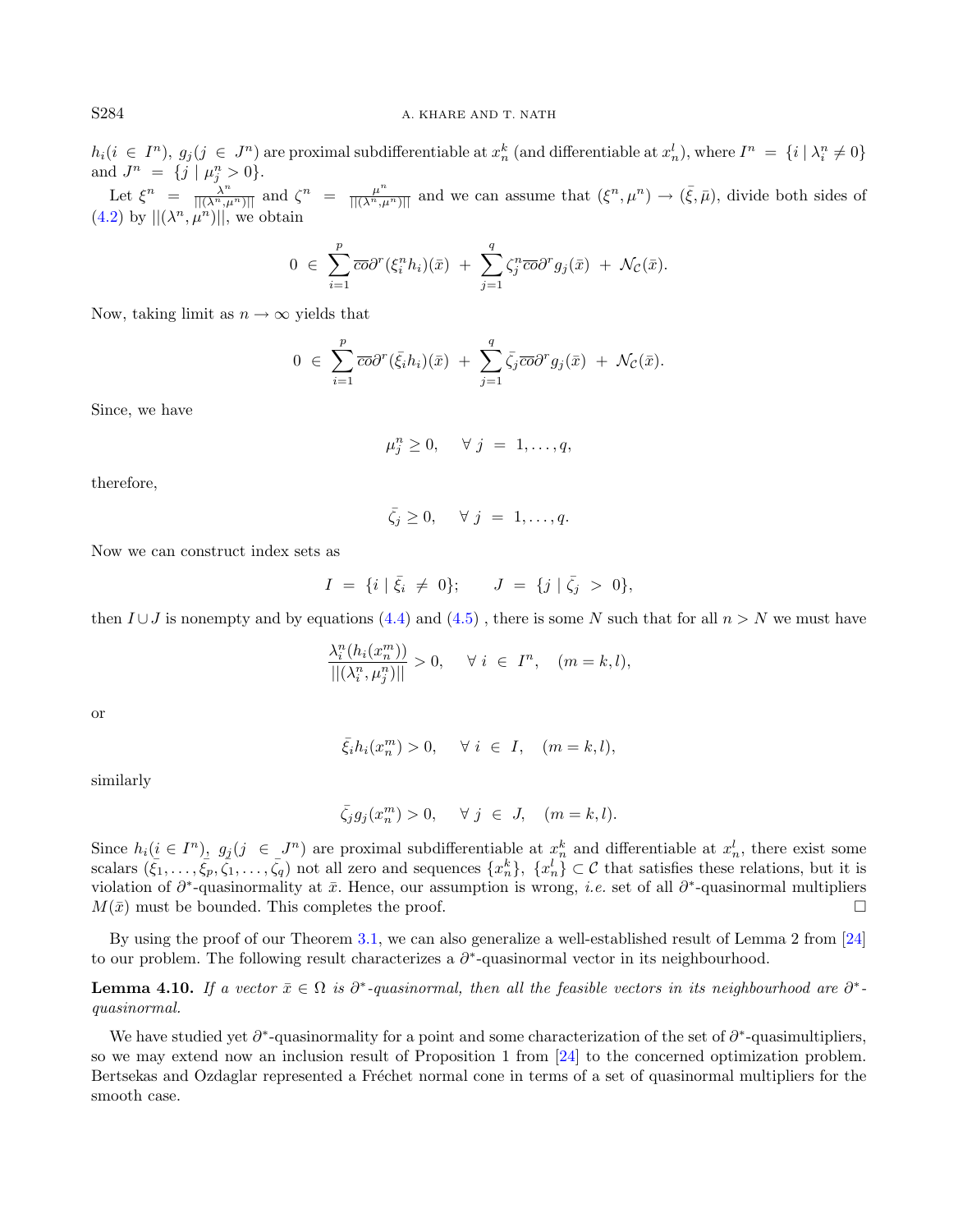Although this result also has been extended by Ye and Zhang  $(27)$ , Prop. 4) to the nonsmooth case, where involved functions have limiting subdifferentials. The author modified this result for limiting normal cone in terms of quasinormal multipliers. But the case where the function may admit generalized objects still remained. Since we are using convexificators, so our result enhances that of Ye and Zhang [\[27\]](#page-17-7), Ozdaglar and Bertsekas  $[24]$  and Henrion  $([10], Thm. 4.1)$  $([10], Thm. 4.1)$  $([10], Thm. 4.1)$ . Here, we are giving a specific representation of the polar of the tangent cone (or Fréchet normal cone) to the constraint region in terms of the set of  $\partial^*$ -quasinormal multipliers.

**Theorem 4.11.** Let  $\bar{x}$  be  $\partial^*$ -quasinormal for  $\Omega$ , then

$$
\mathcal{T}_{\Omega}^{0}(\bar{x}) \subset \left\{ \sum_{i=1}^{p} \overline{co} \partial^{r}(\lambda_{i} h_{i})(\bar{x}) + \sum_{j=1}^{q} \mu_{j} \overline{co} \partial^{r} g_{j}(\bar{x}) + \mathcal{N}_{\mathcal{C}}(\bar{x}) \mid (\lambda, \mu) \in M(\bar{x}) \right\}.
$$

*Proof.* Step I. Let y be any point of  $\mathcal{T}_{\Omega}^{0}(\bar{x})$ , then by Ozdaglar and Bertsekas ([\[24\]](#page-17-25), Lem. 3), there exist a smooth function  $F$  with the property

<span id="page-14-1"></span>
$$
-\nabla F(\bar{x}) = y,\t\t(4.6)
$$

which achieves a strict global minimum over  $\Omega$  at  $\bar{x}$ . This result can be reduced to  $-\overline{c\sigma}\partial^*F(\bar{x}) = y$  due to the smoothness of F.

Now similar to the proof of Theorem [3.1,](#page-6-1) we can use a quadratic penalty function approach for each  $k = 1, 2, \ldots$ 

$$
\min \quad F^k(x) \qquad \qquad \text{s.t.} \quad x \in \mathcal{C} \cap \mathbb{B}[\bar{x}, \epsilon],
$$

where

$$
F^{k}(x) = F(x) + \frac{k}{2} \sum_{i=1}^{p} (h_{i}(x))^{2} + \frac{k}{2} \sum_{j=1}^{q} (g_{j}^{+}(x))^{2}.
$$

Since  $\mathcal{C} \cap \mathbb{B}$  is compact, Therefore due to Weierstrass theorem, there is an optimal solution  $x^k$  for the above problem. i.e.

$$
F^{k}(x^{k}) \leq F^{k}(\bar{x}) = F(\bar{x}),
$$
  

$$
F(x^{k}) + \frac{k}{2} \sum_{i=1}^{p} (h_{i}(x^{k}))^{2} + \frac{k}{2} \sum_{j=1}^{q} (g_{j}^{+}(x^{k}))^{2} \leq F(\bar{x}).
$$

<span id="page-14-0"></span>Now due to the boundedness of  $F(x^k)$  and by using the same approach as in Theorem [3.1,](#page-6-1) we conclude that this sequence  $\{x^k\}$  converges to  $\bar{x}$  and  $x^k$  is an interior point of  $\mathbb{B}[\bar{x}, \epsilon]$  for all k greater than some  $\bar{k}$ .

Now, by the Theorem [3.1,](#page-6-1)

$$
0 \in \overline{co}\partial^r F^k(x^k) + \mathcal{N}_{\mathcal{C}}(x^k),
$$
  
\n
$$
0 \in \overline{co}\partial^r F(x^k) + \sum_{i=1}^p \overline{co}\partial^r (\lambda_i^k h_i)(x^k) + \sum_{j=1}^q \mu_j^k \overline{co}\partial^r g_j(x^k) + \mathcal{N}_{\mathcal{C}}(x^k),
$$

hence,

$$
-\overline{co}\partial^r F(x^k) \in \sum_{i=1}^p \overline{co}\partial^r (\lambda_i^k h_i)(x^k) + \sum_{j=1}^q \mu_j^k \overline{co}\partial^r g_j(x^k) + \mathcal{N}_{\mathcal{C}}(x^k).
$$
 (4.7)

There also exist sequences  $\{x^{k,r}\}\$  and  $\{x^{k,s}\}\subset\mathcal{C}$  converges to  $\bar{x}$  such that, for all k

$$
\lambda_i^k h_i(x^{k,m}) > 0, \quad \forall i \in I^k, \ (m = r, s),
$$
  

$$
\mu_j^k g_j(x^{k,m}) > 0, \quad \forall j \in J^k, \ (m = r, s),
$$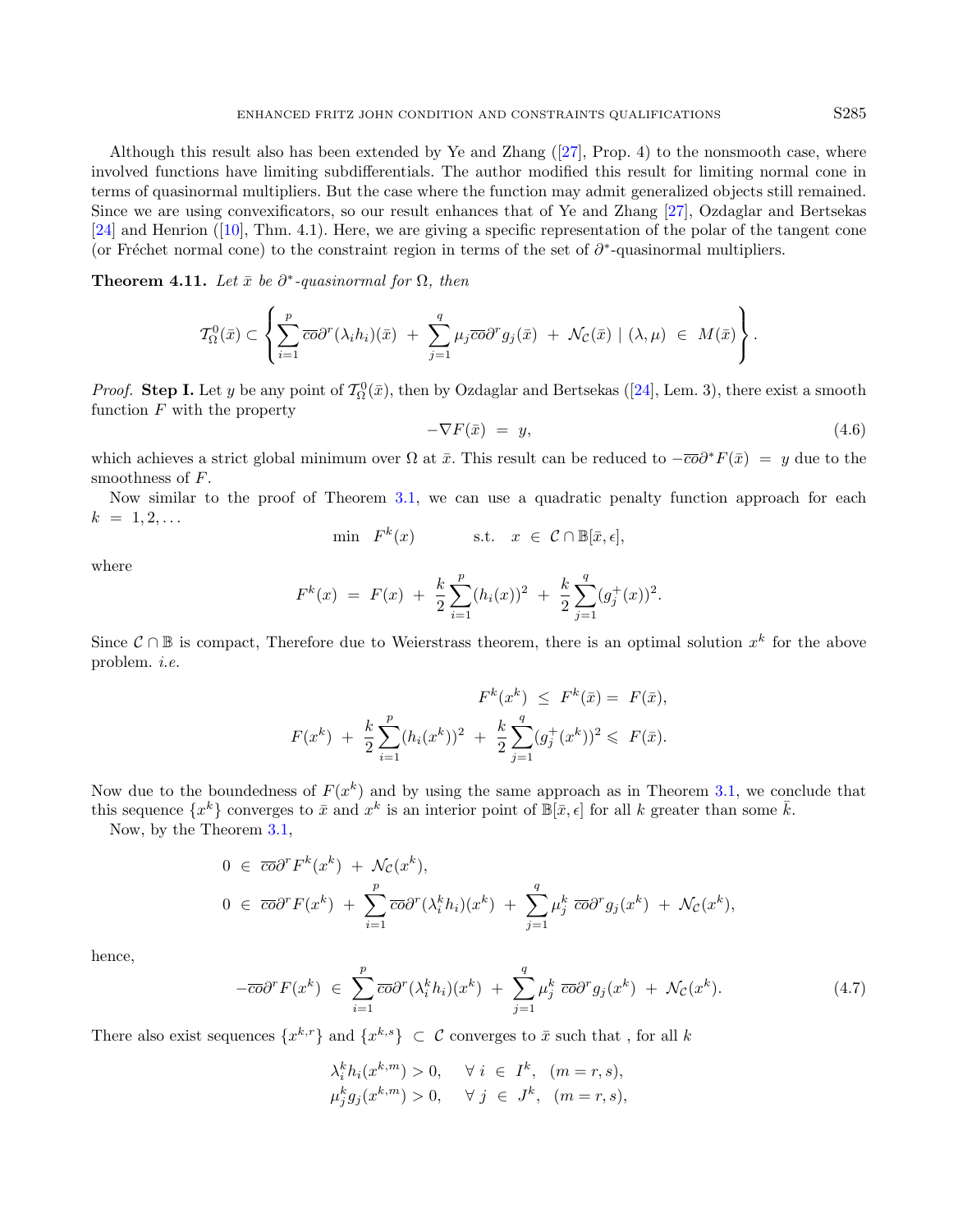and  $h_i$   $(i \in I^k)$ ,  $g_j$   $(j \in J^k)$  are proximal subdifferentiable (differentiable) at  $x^{k,r}$  (at  $x^{k,s}$ ), where

$$
I^{k} = \{i \mid \lambda_{i}^{k} \neq 0\},
$$
  

$$
J^{k} = \{j \mid \mu_{j}^{k} > 0\}.
$$

**Step II.** Now to show that the sequence  $\{\lambda_i^k\}$  and  $\{\mu_j^k\}$  is bounded, on contrary assume that this sequence is unbounded. Then denote

$$
\delta^k = \sqrt{1 + \sum_{i=1}^k (\lambda_i^k)^2 + \sum_{j=1}^q (\mu_j^k)^2},
$$
  

$$
\xi_i^k = \frac{\lambda_i^k}{\delta^k}, \quad \forall \ i = 1, \dots p,
$$

and

$$
\zeta_j^k = \frac{\mu_j^k}{\delta^k}, \quad \forall \ j = 1, \ldots q.
$$

Then by equation  $(4.7)$ , we have

$$
\frac{-\overline{co}\partial^r F(x^k)}{\delta^k} \in \sum_{i=1}^p \overline{co}\partial^r (\frac{\lambda_i^k}{\delta^k} h_i)(x^k) + \sum_{j=1}^q \frac{\mu_j}{\delta^k} \overline{co}\partial^r (g_j)(x^k) + \mathcal{N}_{\mathcal{C}}(x^k),
$$
  

$$
\frac{-\overline{co}\partial^r F(x^k)}{\delta^k} \in \sum_{i=1}^p \overline{co}\partial^r (\xi_i^k h_i)(x^k) + \sum_{j=1}^q \zeta_j^k \overline{co}\partial^r g_j(x^k) + \mathcal{N}_{\mathcal{C}}(x^k).
$$

Since the sequence  $\{\xi_1^k,\ldots,\xi_p^k,\zeta_1^k,\ldots,\zeta_q^k\}$  is bounded, we may assume that it converges to  $\{\bar{\xi_1},\ldots,\bar{\xi_p},\zeta_q^k\}$  $\{\bar{\zeta}_1,\ldots,\bar{\zeta}_q\} \neq 0$  as  $k \to \infty$ . Then taking limit in the last inclusion yields that

$$
0 \in \sum_{i=1}^p \overline{co} \partial^r(\bar{\xi}_i h_i)(x^k) + \sum_{j=1}^q \bar{\zeta}_j \overline{co} \partial^r g_j(x^k) + \mathcal{N}_{\mathcal{C}}(x^k),
$$

where  $\bar{\zeta}_j \geq 0$  for all  $j = 1, 2, \ldots, q$  and  $\bar{\zeta}_1, \ldots, \bar{\zeta}_p, \bar{\zeta}_1, \ldots, \bar{\zeta}_q$  are not all zero.

Now, let  $i \in I^* = \{i : \bar{\xi}_i \neq 0\}$ , since  $\xi_i^k \to \bar{\xi}_i \neq 0$  as  $k \to \infty$ , therefore  $\xi_i^k \neq 0$ , and has the same sign as  $\bar{\xi}_i$  for sufficiently large l. Consequently, we have

$$
\xi_i^l h_i(x^{k,m}) > 0, \quad (m = r, s)
$$
  
\n
$$
\Rightarrow \bar{\xi}_i h_i(x^{k,m}) > 0, \quad \forall \text{ sufficiently large } k \text{ and } m, \ (m = r, s),
$$

similarly for  $j \in J^* = \{j \mid \bar{\zeta}_j > 0\}$ , we have

$$
\bar{\zeta_j}g_j(x^{k,m}) > 0, \quad (m = r, s),
$$

also similar to the proof of Theorem [3.1,](#page-6-1) using density theorem we can find subsequences

$$
\{x^{k,r_k}\} \subset \{x^{k,r}\} \subset \mathcal{C}
$$

and  $(\{x^{k,s_k}\}\subset \{x^{k,s}\}\subset \mathcal{C})$  converging to  $\bar{x}$  as  $k\to\infty$  such that for all sufficiently large k, we have

$$
\bar{\xi}_i h_i(x^{k,m_k}) > 0, \quad \forall i \in I^*, \quad (m = r, s),
$$
  

$$
\bar{\zeta}_j g_j(x^{k,m_k}) > 0, \quad \forall j \in J^*, \quad (m = r, s),
$$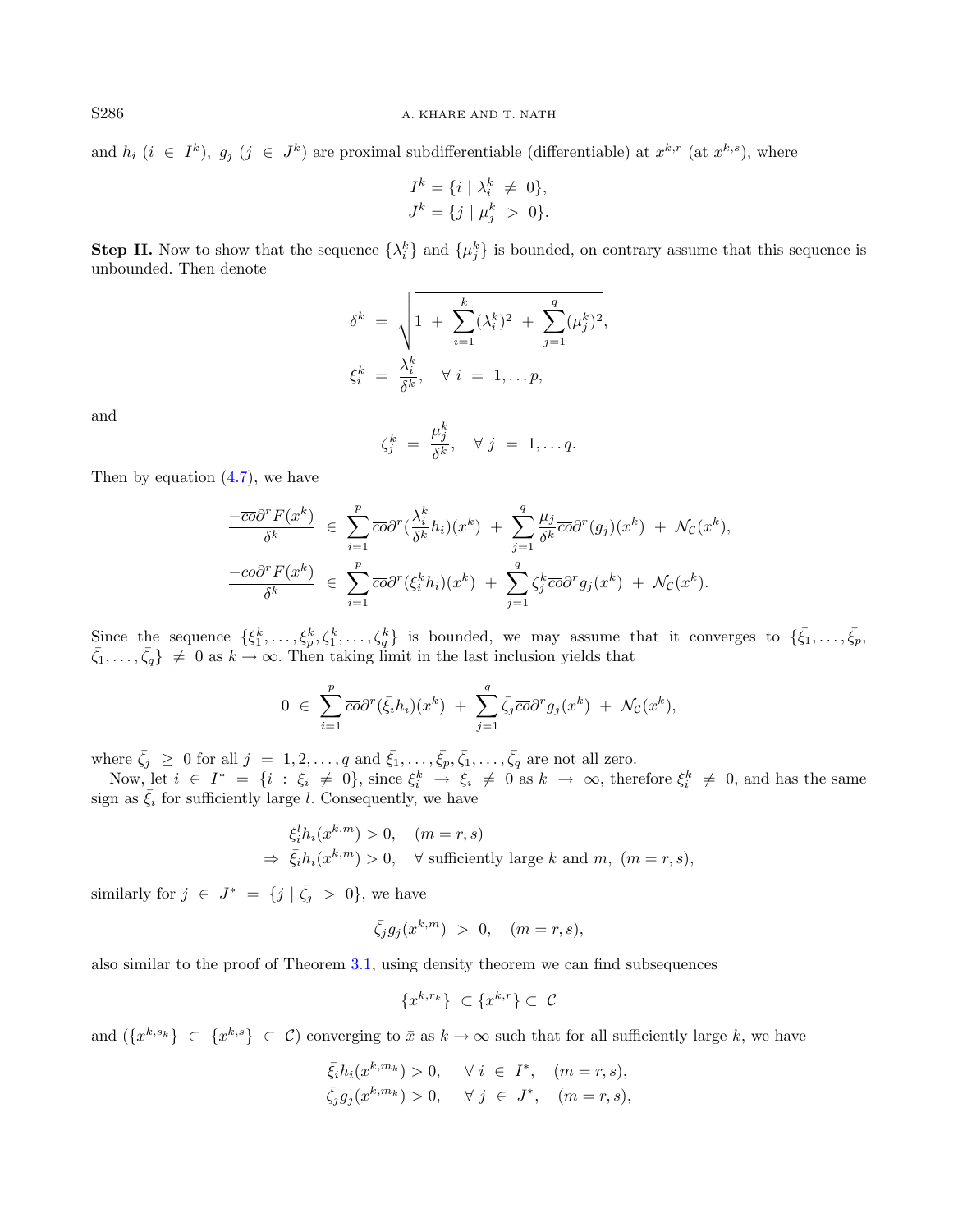and  $h_i(x^{k,r_k})$ ,  $(i \in I^*)$ ,  $g_j(x^{k,r_k})$ ,  $(j \in J^*)$   $(h_i(x^{k,s_k})$ ,  $(i \in I^*)$ ,  $g_j(x^{k,s_k})$ ,  $(j \in J^*)$ ) are proximal subdifferentiable at  $x^{k,r_k}$  (differentiable at  $x^{k,s_k}$ ). But this violates the  $\partial^*$ - quasinormality at  $\bar{x}$ , hence the sequence  $\{\lambda_1^k, \ldots, \lambda_p^k, \mu_1^k, \ldots, \mu_q^k\}$  must be bounded.

**Step III.** Now without loss of generality, we assume that  $(\lambda_1^k, \ldots, \lambda_p^k, \mu_1^k, \ldots, \mu_q^k)$  converges to  $(\lambda_1, \ldots, \lambda_p, \mu_1^k, \ldots, \mu_q^k)$  $\mu_1, \ldots, \mu_q$  as  $k \to \infty$  and since F is smooth, it admits a continuous convexificator, then taking limit in [\(4.7\)](#page-14-0) we have

$$
-\overline{co}\partial^r F(\bar{x}) \in \sum_{i=1}^p \overline{co}\partial^r (\lambda_i h_i)(\bar{x}) + \sum_{j=1}^q \mu_j \overline{co}\partial^r g_j(\bar{x}) + \mathcal{N}_C(\bar{x})
$$
  

$$
\Rightarrow y \in \sum_{i=1}^p \overline{co}\partial^r (\lambda_i h_i)(\bar{x}) + \sum_{j=1}^q \mu_j \overline{co}\partial^r g_j(\bar{x}) + \mathcal{N}_C(\bar{x}),
$$

hence,

$$
\mathcal{T}_{\Omega}^{0}(\bar{x}) \subset \left\{ \sum_{i=1}^{p} \overline{co} \partial^{r}(\lambda_{i} h_{i})(\bar{x}) + \sum_{j=1}^{q} \mu_{j} \overline{co} \partial^{r} g_{j}(\bar{x}) + \mathcal{N}_{\mathcal{C}}(\bar{x}) \mid (\lambda, \mu) \in M(\bar{x}) \right\}.
$$

Similar to step II, for sets  $I = \{i | \lambda_i \neq 0\}$  and  $J = \{j | \mu_j > 0\}$ , we can find subsequences

$$
\{x^{k,r_k}\}\ \subset\ \{x^{k,r}\}\ \subset\ \mathcal{C},
$$

and

$$
\{x^{k,s_k}\}\ \subset\ \{x^{k,s}\}\ \subset\ \mathcal{C},
$$

converging to  $\bar{x}$  and satisfying the inequalities same in step II and proximal subdifferentiability and differentiability notions hold respectively.

**Remark 4.12.** If  $\Omega$  is regular, then the result is true for limiting normal cone instead of Fréchet normal cone and again we can say that this result is sharper than Proposition 4 of [\[27\]](#page-17-7), because it provides a set for limiting normal cone to be contained in, which is sharper than established in the literature.

From Theorems [4.11](#page-14-1) and [2.13,](#page-6-2) The improved enhanced KKT condition can be sharpened for the case, where the objective function is Fréchet differentiable, since the minimal convexificator in this case is the gradient of the function.

**Corollary 4.13.** Suppose  $\bar{x}$  is a local minimizer of the problem  $(P)$  with Fréchet differentiable objective function at  $\bar{x}$ . If  $\bar{x}$  satisfies one of the NNAMCQ,  $\partial^*$ -Pseudonormality or  $\partial^*$ -Quasinormality, then the improved version of enhanced KKT condition holds with

$$
\overline{co} \; \partial^r f(\bar{x}) \; = \; \{\nabla f(\bar{x})\}.
$$

### 5. Conclusion

In this paper, we have used convexificators in place of limiting subdifferentials to study a mathematical program involving equality, inequality and an abstract set constraint under locally Lipschitz assumption. Although limiting subdifferential of a locally Lipschitz continuous function becomes convexificator, but there may be some other convexificators smaller than limiting subdifferential. Significance of our results can be seen for those convexificators.

Due to the involvement of convexificators, the obtained result becomes sharper, because our result does not depend on the whole limiting subdifferential, but the convex hull of some few points of it to check the necessary optimality condition. we have also analyzed the pseudonormality and the quasinormality in terms of convexificators as  $\partial^*$ -pseudonormality and  $\partial^*$ -quasinormality, which are sharper than the previously established in the literature. Later we have generalized some results from [\[27\]](#page-17-7) by using  $\partial^*$ -pseudonormality and  $\partial^*$ -quasinormality, which are stronger than [\[27\]](#page-17-7).